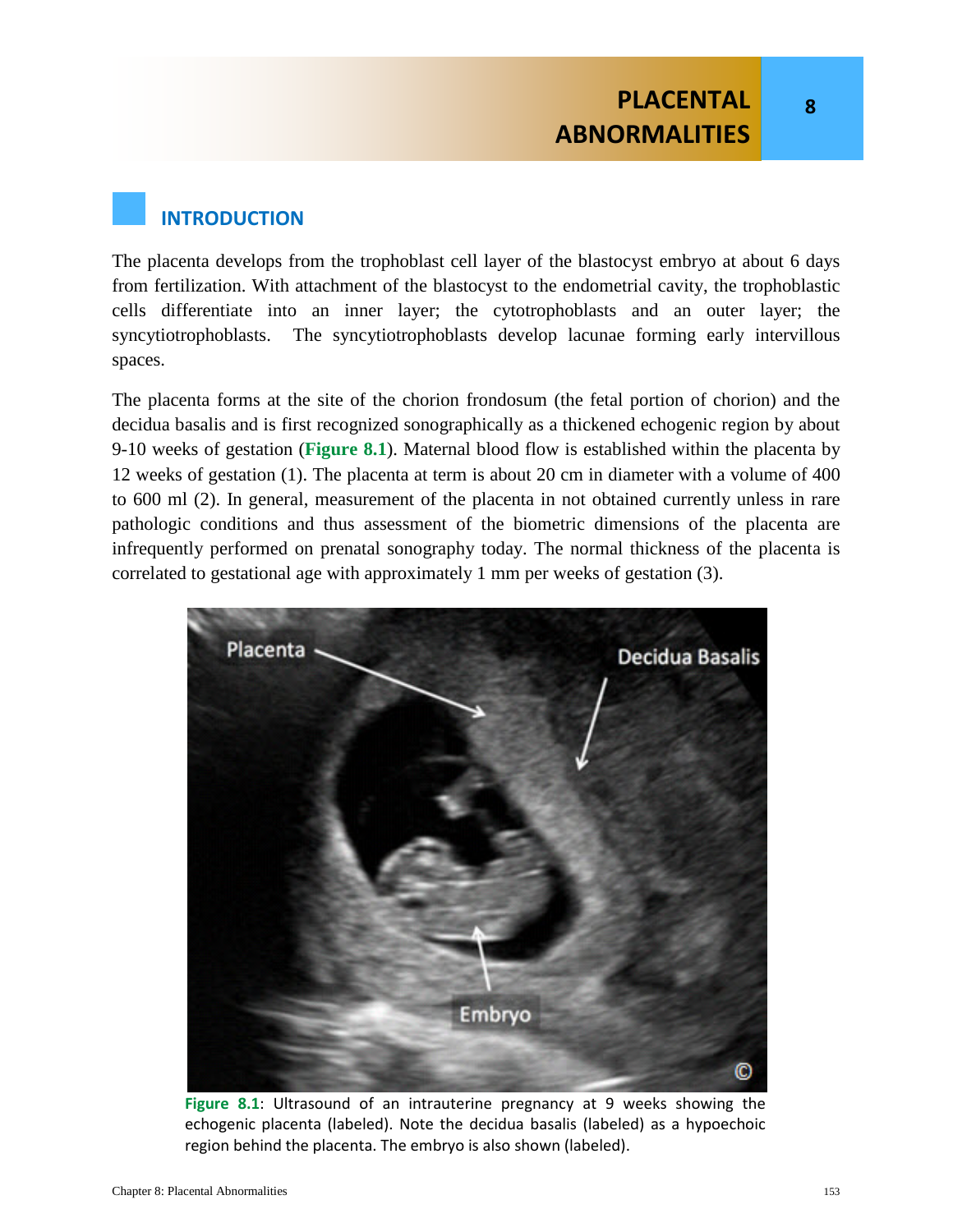Placental localization by ultrasound is one of the six components of the standardized approach to the basic obstetric ultrasound examination and the technical detail of this examination is described in chapter 10. In this chapter, we will focus on the ultrasound diagnosis of placental abnormalities.

### **PLACENTA PREVIA**

The term placenta previa describes a placenta that covers part or all of the internal cervical os. In normal pregnancy, the placenta implants in the upper uterine segment. In the case of placenta previa, the placenta is partially or totally implanted in the lower uterine segment.

Placenta previa is one of the most common causes of bleeding in the second and third trimester of pregnancy. The incidence of placenta previa in the United States at term is estimated at 4.8/1000 deliveries (4). Given that there is a positive association between placenta previa and multiparity, it is expected that the incidence of placenta previa is increased in countries with a high prevalence of multiparity. The classical presentation of placenta previa is painless vaginal bleeding in the late second and third trimester of pregnancy. Painful bleeding may occur in some pregnancies with placenta previa however due to the association with uterine contractions or placental separation (abruption). The first presentation of placenta previa maybe bleeding during labor which highlights the critical importance of prenatal diagnosis and a planned delivery by cesarean section if the placenta previa persists into the third trimester of pregnancy. Placenta previa is also associated with a higher incidence of fetal malpresentation, which by itself maybe a clue to the presence of a placental previa.

Placenta previa is more commonly seen in early gestation (**Figure 8.2**), and in many such cases, with advancing gestation and growth of the uterus, the placenta is lifted into the upper uterine segment. This mechanism of "placental shift/migration" is poorly understood but may be related to a preferential growth of the placental towards a better-vascularized upper endometrium (trophotropism).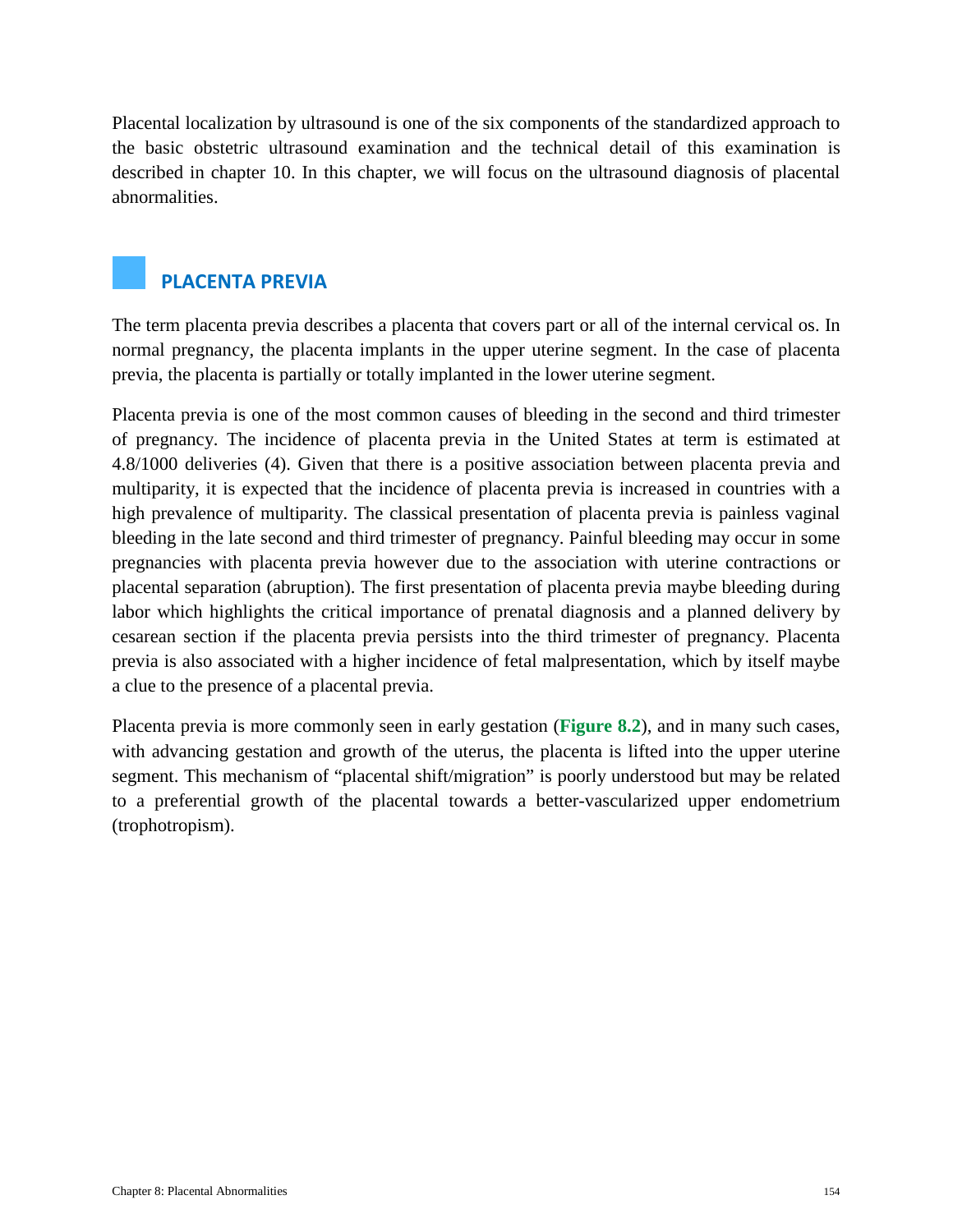

**Figure 8.2**: Ultrasound of an intrauterine pregnancy at 13 weeks. Note that the placenta (labeled) is covering the internal os of the cervix (labeled), representing a placenta previa.

**Table 8.1** lists risk factors for placenta previa. An exponential increase in the incidence of placenta previa exists with increasing number of prior cesarean sections. The presence of four prior cesarean sections increases the incidence of placenta previa about 10 folds (5).

| <b>TABLE 8.1</b>               | <b>Risk Factors for Placenta Previa</b> |  |
|--------------------------------|-----------------------------------------|--|
|                                |                                         |  |
|                                | History of prior cesarean delivery      |  |
| Prior pregnancy termination(s) |                                         |  |
| Prior uterine surgery          |                                         |  |
|                                | <b>Maternal smoking</b>                 |  |
|                                | Advanced maternal age                   |  |
| Multiparity                    |                                         |  |
|                                | Cocaine use in mother                   |  |
|                                | <b>Multiple pregnancy</b>               |  |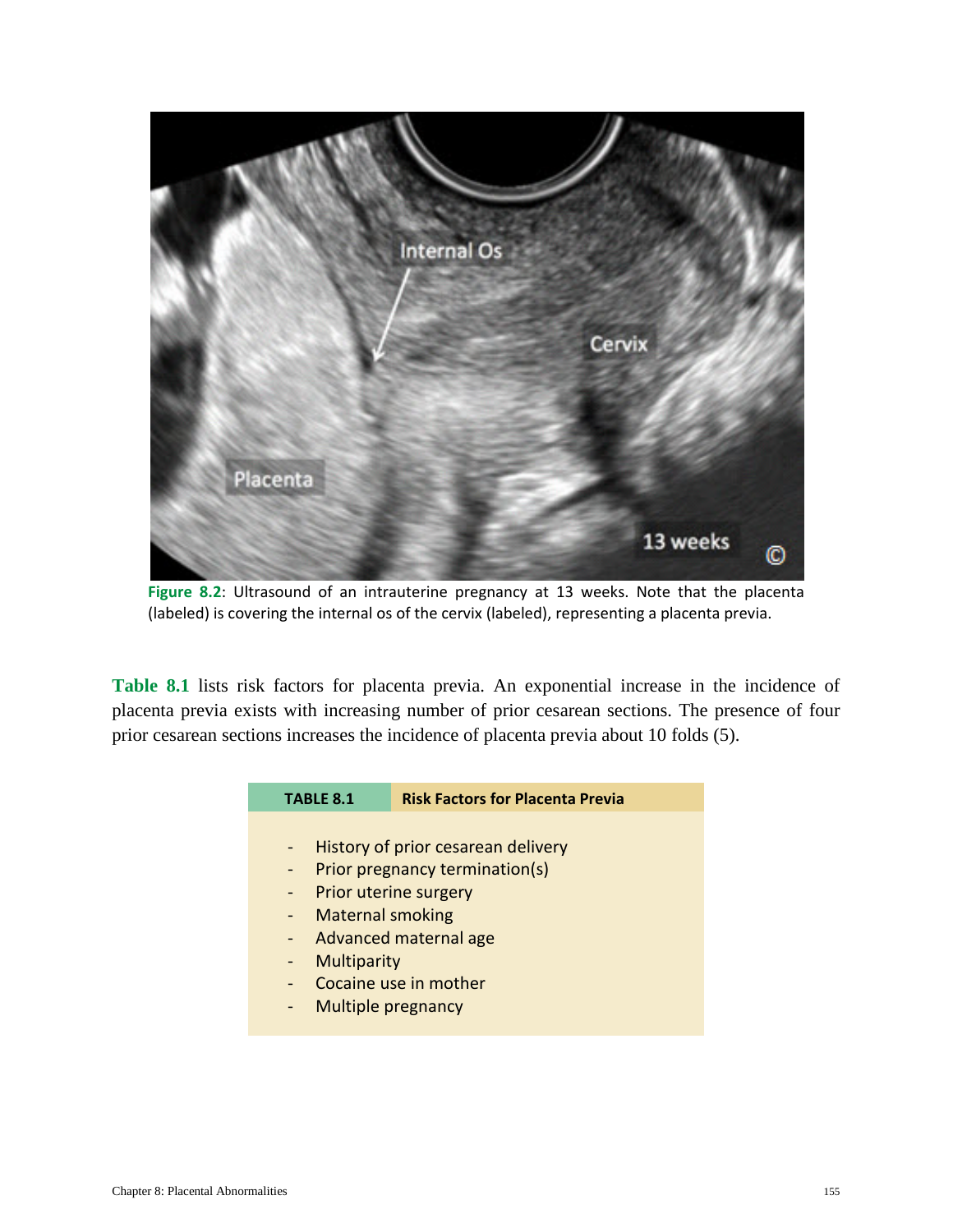The current terminology used to describe types of placenta previa has been somewhat confusing. Complete placenta previa describes a placenta that completely covers the internal os, a partial placenta previa describes a placenta that partially covers a dilated cervix and a marginal placenta previa describes a placenta where the edge reaches the internal cervical os. If the placental edge is a short distance away from the internal os, within a few cm(s), the term low-lying placenta is suggested, and the distance should be measured. Assessing a dilated cervix by ultrasound for the diagnosis of partial previa is difficult, if not impossible, and the distance used to designate a lowlying placenta has been variable in the literature. Recently, a multi-disciplinary consensus conference in the United States has suggested a simpler terminology of placenta previa that is more pertinent and clinically applicable (6). This new classification uses 3 terms only: placenta previa, low-lying placenta or normally implanted placenta (normal). The terms partial placenta previa and marginal placenta previa are eliminated. Other terms such as incomplete and total placenta previa should also be eliminated.

The new classification is as follows: for pregnancies at less than 16 weeks of gestation, diagnosis of placenta previa is overestimated. For pregnancies greater than 16 weeks, if the placental edge is >2 cm from the internal os, the placental location should be reported as normal. If the placental edge is  $\lt 2$  cm from the internal os, but not covering the internal os, the placenta should be labeled as low-lying (**Figure 8.3**) and a follow-up ultrasound is recommended at 32 weeks. If the placental edge covers the internal cervical os, the placenta should be labeled as placenta previa (**Figure 8.4**) and a follow-up ultrasound is recommended at 32 weeks. At the follow-up ultrasound at 32 weeks, if the placental edge is still less than 2 cm from the internal cervical os (low-lying) or covering the cervical os (placenta previa), a follow-up transvaginal ultrasound is recommended at 36 weeks (6). These recommendations are for asymptomatic women and an earlier follow-up ultrasound may be indicated in the presence of bleeding. Because low-lying placenta or placenta previa detected in the mid second trimester that later resolves in pregnancy is associated with vasa previa, transvaginal ultrasound with color/pulsed Doppler in the third trimester (around 32 weeks) is recommended to rule-out vasa previa (**Figure 8.5**) (6). The transvaginal ultrasound should be used as the primary mode of imaging for the diagnosis of placenta previa as a full bladder and / or a uterine contraction of the lower uterine segment can potentially result in a false positive diagnosis of a placenta previa, when a transabdominal approach is used. The transvaginal approach allows for a clear evaluation of the internal cervical os and the exact anatomic relation of the placental edge to the cervix. Furthermore, color Doppler, when available, can assess the vascularity of the placenta, cervix and lower uterine segment and evaluate for the risk of accreta and bleeding at delivery (**Figure 8.6**). The safety of the transvaginal ultrasound approach in the assessment of placenta previa has been well established (7). This is due to the angle of the transvaginal transducer, which places it against the anterior lip of the cervix, unlike a digital examination, which typically introduces a finger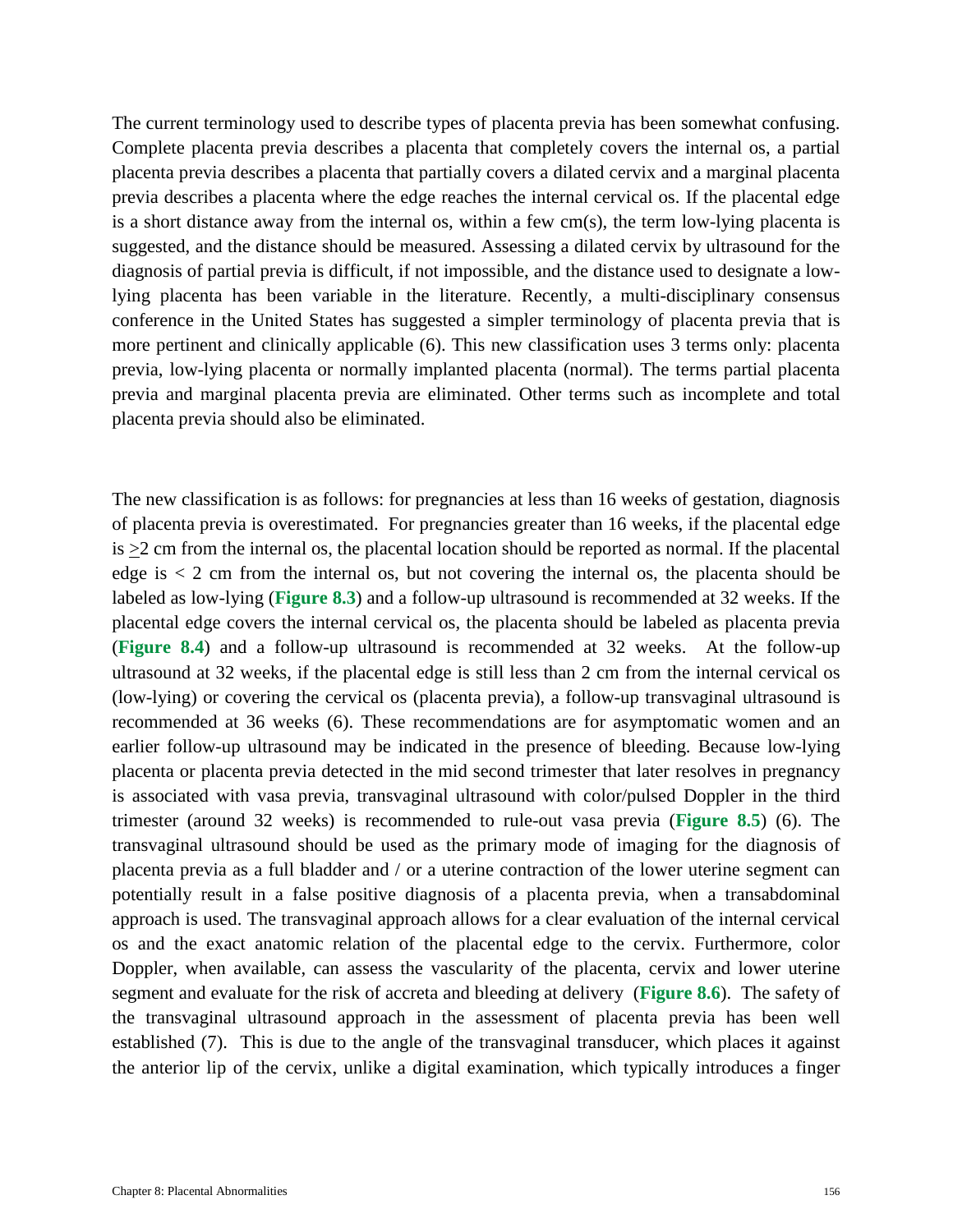into the cervical canal. **Figure 8.7**, **8.8** and **8.9** show normal anterior, fundal and posterior placentas respectively.



**Figure 8.3**: Transvaginal ultrasound in the third trimester showing a low-lying posterior placenta (labeled). Note that the lower edge of the placenta is about 0.9 cm from the cervical internal os (labeled). The cervix is also labeled for image orientation.



**Figure 8.4**: Transvaginal ultrasound in the third trimester showing a placenta previa. Note that the placenta (labeled) is covering the cervical internal os (labeled). The bladder is seen anteriorly (labeled). The cervix is also labeled for image orientation.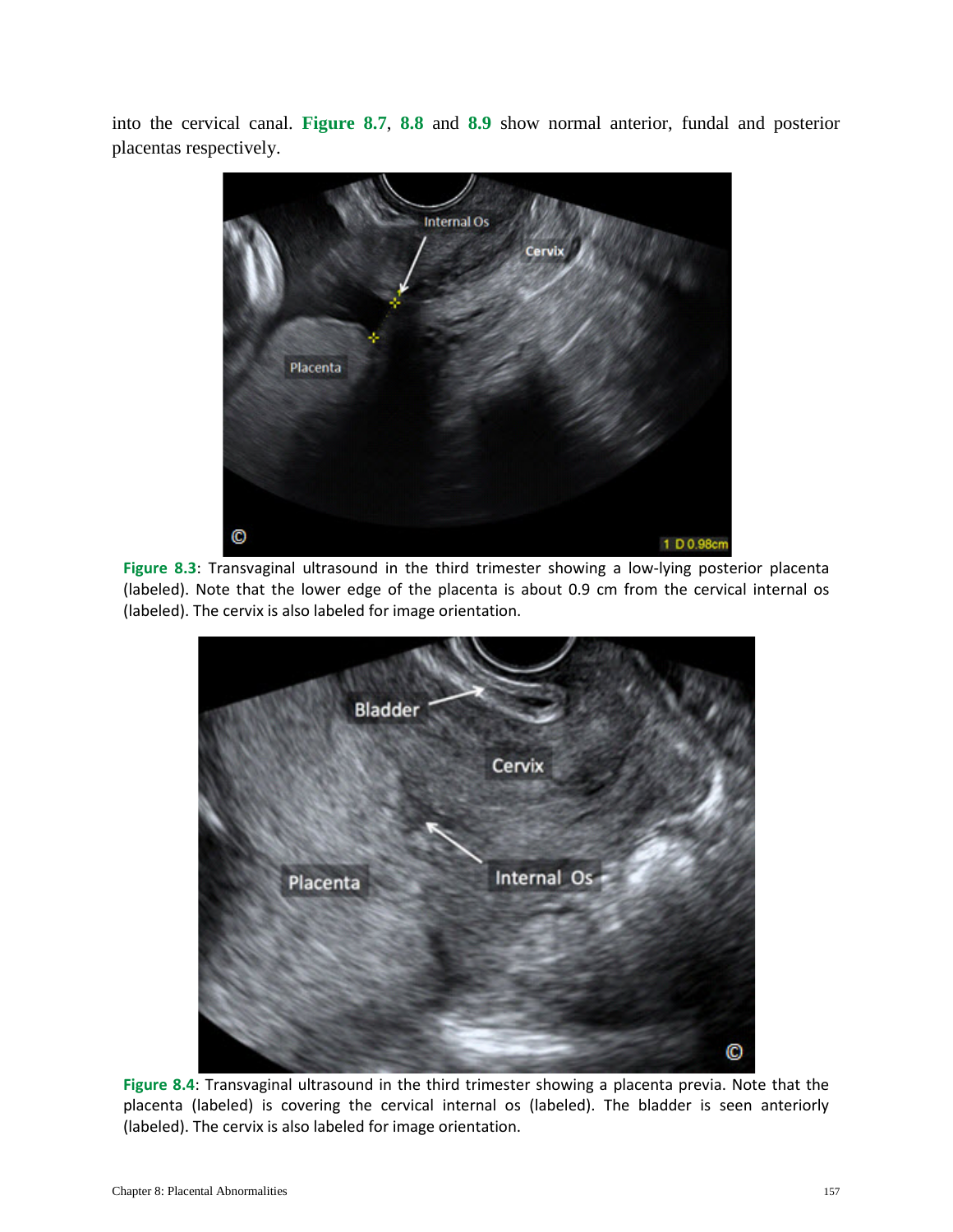

**Figure 8.5**: Transvaginal ultrasound with color Doppler at 32 weeks showing the absence of a vasa previa (dashed arrows) in a pregnancy that had a placenta previa in the second trimester. Note that the placenta is no longer covering the cervical internal os (labeled). The cervix and internal os are also labeled for image orientation.



**Figure 8.6**: Transvaginal ultrasound with color Doppler in the third trimester in a patient with placenta previa and placenta accreta. Note the presence of increased vascularity in the placenta and cervix (labeled – arrows).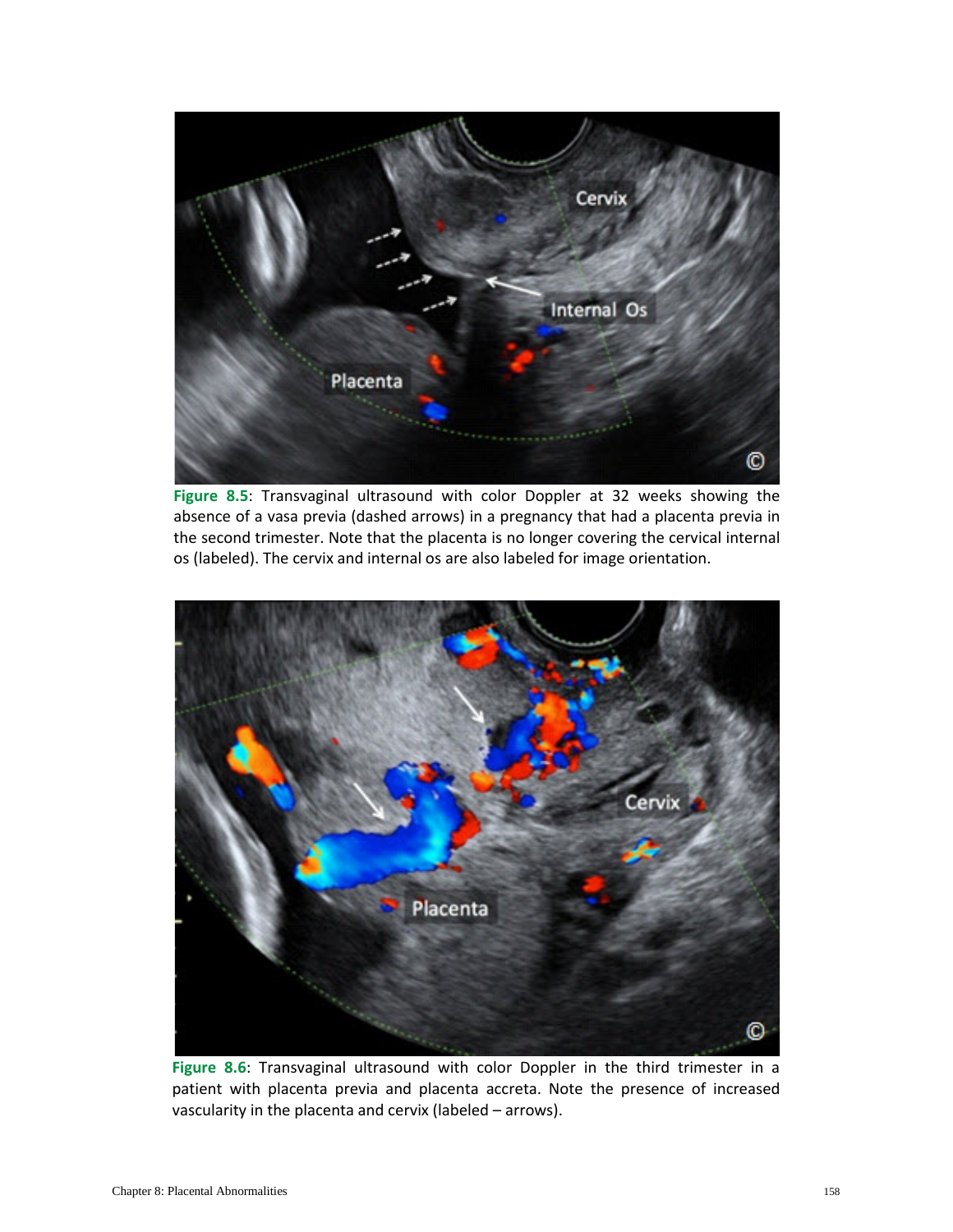

Figure 8.7: Transabdominal ultrasound in the second trimester in a sagittal orientation showing an anterior normal placenta (labeled). The uterine fundus is labeled for image orientation.



Figure 8.8: Transabdominal ultrasound in the second trimester in a sagittal orientation showing a fundal normal placenta (labeled). The uterine fundus is labeled for image orientation. In this figure, a vertical pocket of amniotic fluid is also measured.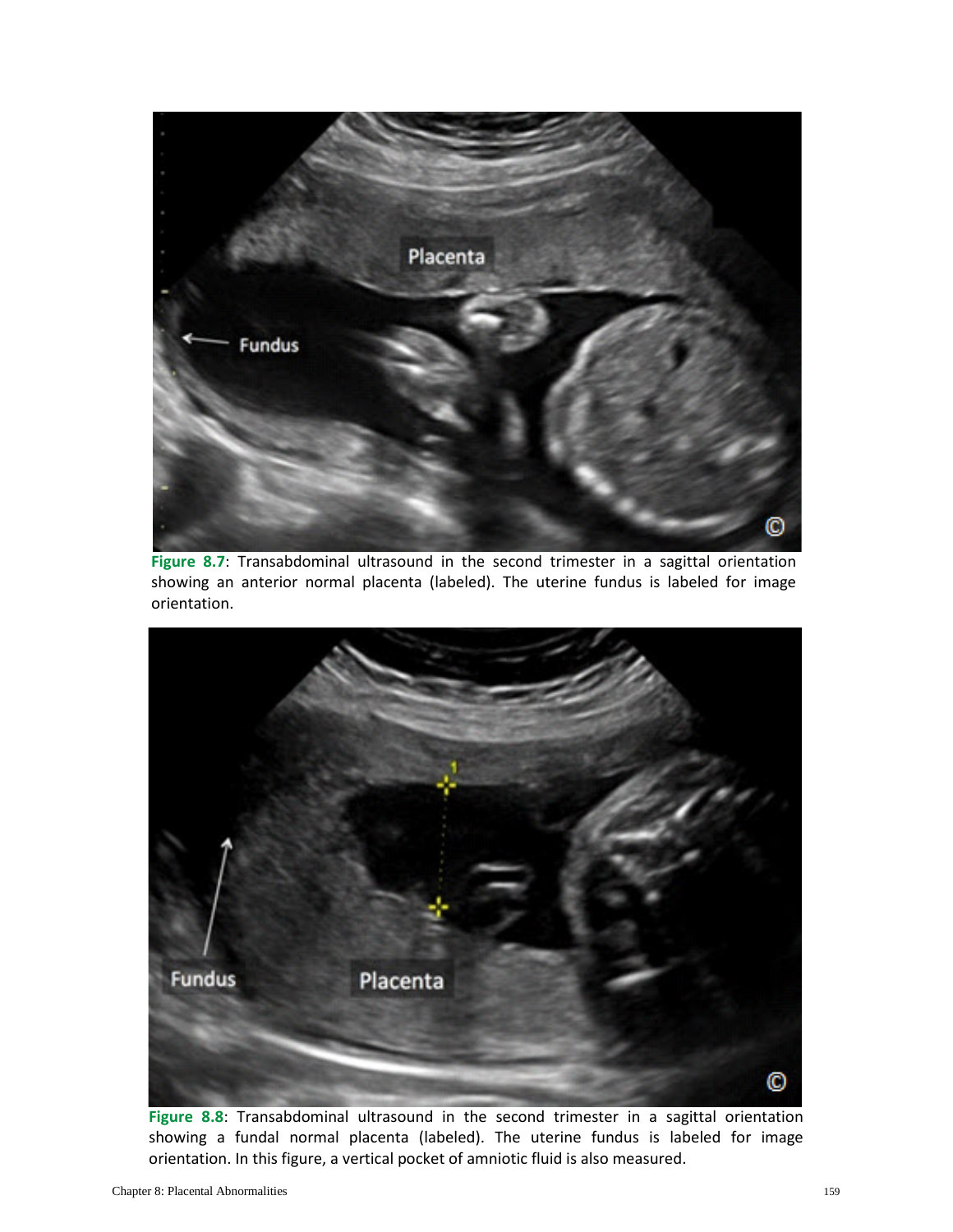

Figure 8.9: Transabdominal ultrasound in the second trimester in a sagittal orientation showing a posterior normal placenta (labeled). The uterine fundus is labeled for image orientation.

**Table 8.2** describes the transvaginal ultrasound approach in the evaluation of the placenta when a placenta previa is suspected.

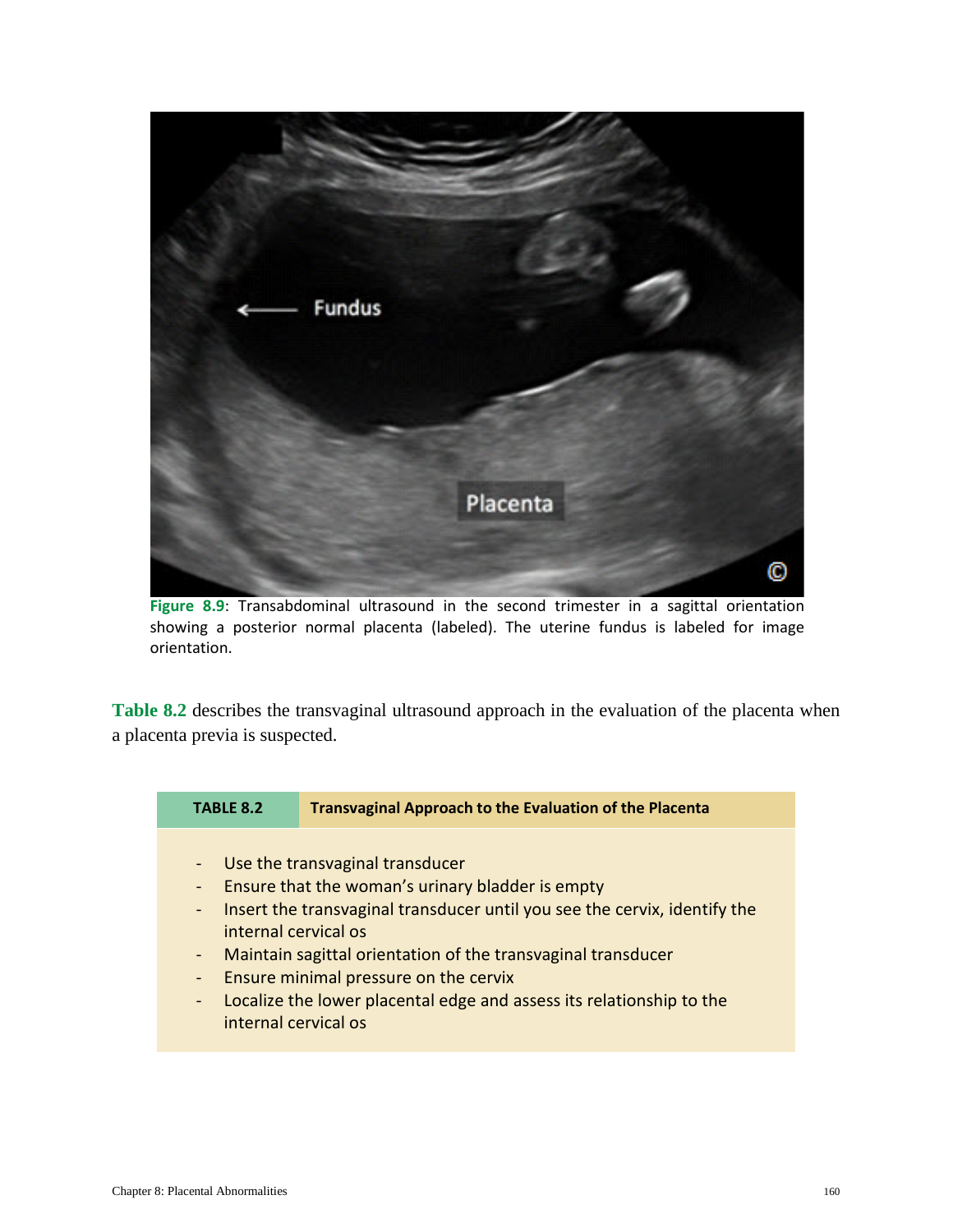## **VASA PREVIA**

Vasa previa refers to the presence of fetal blood vessels between the presenting fetal parts and the cervix. The fetal blood vessels can run in the fetal membranes unprotected or the umbilical cord can be tethered to the membranes at the level of the cervical os.

The incidence of vasa previa is approximately 1 in 2500 deliveries (8). The implication of having fetal vessels in front of the fetal presenting part is potentially catastrophic in that should the membranes rupture, the fetal vessels are at risk of rupturing with resulting fetal exsanguination. When undiagnosed, vasa previa has an associated perinatal mortality of 60%, whereas 97 % of fetuses survive when the diagnosis is made prenatally (9).

Prenatal diagnosis relies on the transvaginal ultrasound approach. Vasa previa is diagnosed by ultrasound when color Doppler documents the presence of fetal vessels overlying the cervix (**Figure 8.10 A and B**). It is important to confirm by pulsed Doppler that the vascular flow is fetal in origin (**Figure 8.10 B**). On transvaginal grey-scale ultrasound evaluation of the cervix, the presence of echogenic lines along the amniotic sac and overlying the internal cervical os, should alert the examiner for the presence of a vasa previa (**Figure 8.11 A**). Once these echogenic lines are noted, the addition of color Doppler confirms that the echogenic lines are actually vessels running in fetal membranes (**Figure 8.11 B**). If the umbilical cord or umbilical vessels appear to be tethered to the membranes at the level of the internal os, or in the lower uterine segment along the cervix (**Figure 8.12 A and B**), a vasa previa should also be diagnosed. It is important to rule out a funic presentation by either asking the patient to move around and see if the umbilical cord moves in the process. Repeating the transvaginal ultrasound examination at a later date will also confirm this finding.



**Figure 8.10 A and B**: Transvaginal ultrasound in the third trimester in color (A) and Pulsed (B) Doppler in a fetus with vasa previa. Note that color Doppler (A) shows a vessel crossing in front of cervix (labeled as vasa previa) and pulsed Doppler (B) documents fetal heart rate in the vessel. The cervix is labeled in A.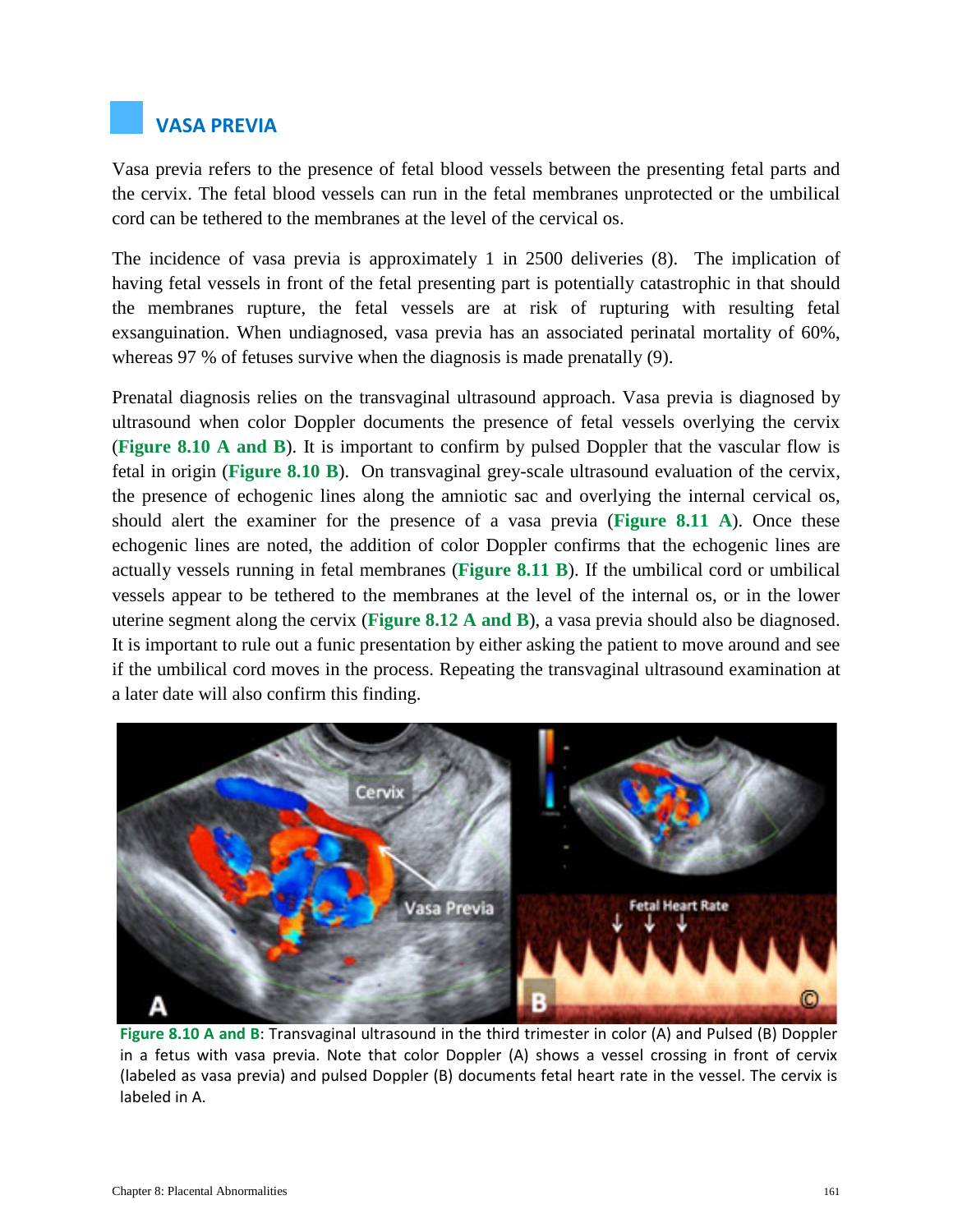

**Figure 8.11 A and B**: Transvaginal ultrasound in the second trimester in grey scale (A) showing an echogenic line (arrows) in front of the cervix (labeled). Color Doppler (B) confirms the presence of vasa previa. The presence of an echogenic line in front of the cervix may represent a vessel wall and should alert for the presence of vasa previa.



**Figure 8.12 A and B**: Transvaginal ultrasound in the late second trimester in grey scale (A) and color Doppler (B) showing a vasa previa involving a tethered umbilical cord (arrow) to the cervix (labeled). B = Bladder.

Risk factors for vasa previa are listed in **Table 8.3**. Of those listed, the presence of a second trimester low-lying placenta, or placenta previa is a significant risk factor for vasa previa (9), and thus a follow-up transvaginal ultrasound with color Doppler at 32 weeks is recommended to screen for vasa previa (6).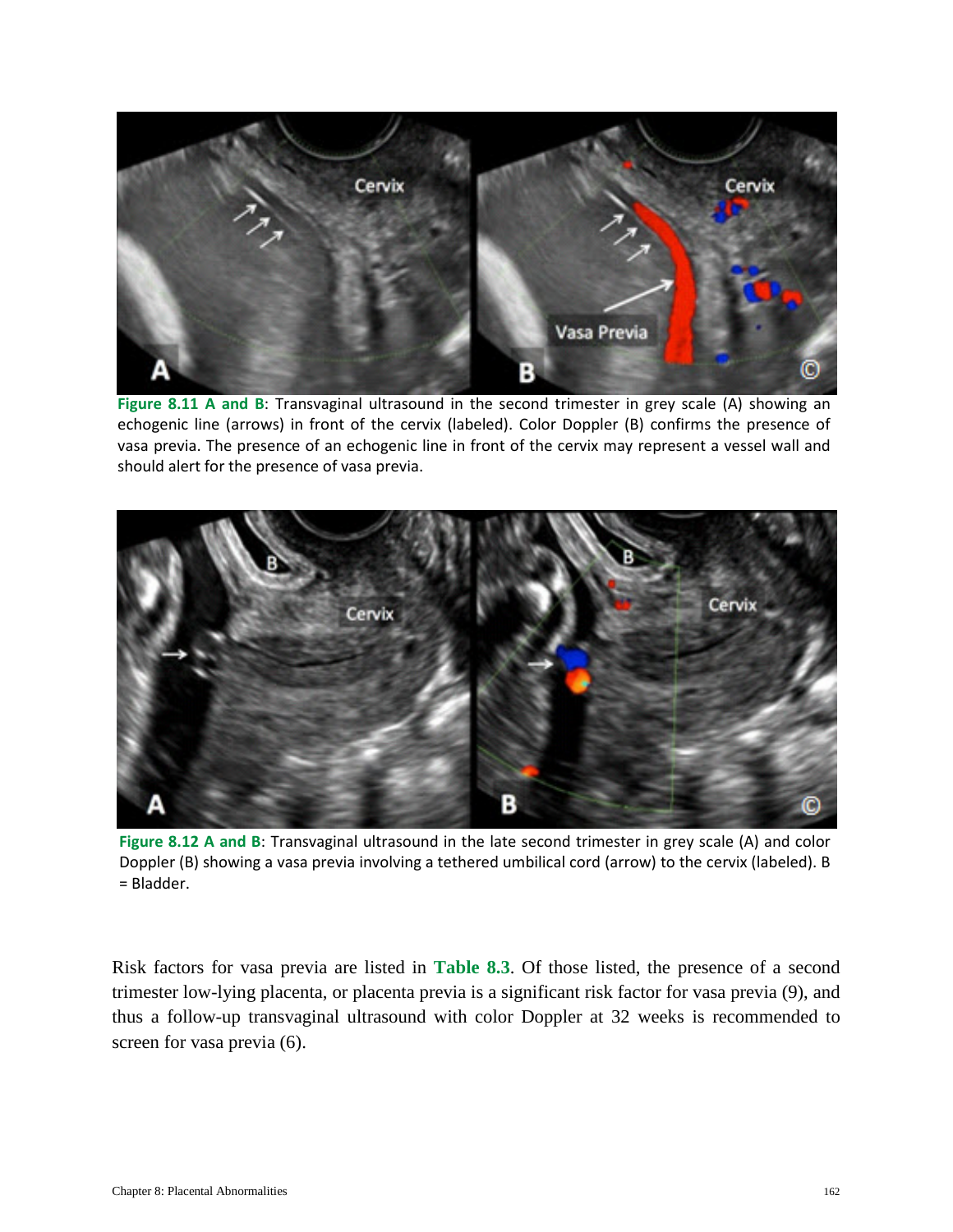#### **TABLE 8.3 Risk Factors for Vasa Previa**

- Resolving second trimester low-lying placenta
- Resolving second trimester placenta previa
- Presence of accessory placental lobes (succensuriate lobe)
- Velamentous or marginal cord insertion
- Multiple pregnancies
- Echogenic line(s) seen along the amniotic sac overlying the internal os

Management of vasa previa relies on the prenatal diagnosis and a planned elective delivery by cesarean section before the beginning of labor. This is typically accomplished around 36-38 weeks. The balance of neonatal resuscitation capabilities with the risk of labor and rupture of membranes should be taken into account when vasa previa is diagnosed in low-resource settings. The status of the cervix and prior obstetric history may help in making such decision.

### **MORBIDLY ADHERENT PLACENTA**

The term morbidly adherent placenta implies an abnormal implantation of the placenta into the uterine wall and this term has been used to describe placenta accreta, increta, and percreta. Placenta accreta is a placenta where the placental villi adhere directly to the myometrium, placenta increta is a placenta where the placental villi invade into the myometrium, and placenta percreta is a placenta where the placental villi invade through the myometrium and into the serosa. About 75% of morbidly adherent placentas are placenta accretas, 18% are placenta incretas, and 7% are placenta percretas (10). Placenta accretas can be subdivided into total placenta accreta, partial placenta accreta, or focal placenta accreta based upon the amount of placental tissue involved in their attachment to the myometrium. Pathogenesis of placenta accreta is not currently clear. It is theorized to result from abnormal vascularization resulting from the scaring process after surgery with secondary localized hypoxia, leading to both defective decidualization and excessive trophoblastic invasion (11, 12, 13). The presence of any type of placenta accreta can be catastrophic to the patient especially in a low-resource setting given the potential need for massive blood transfusion and possibly emergency hysterectomy. Prenatal diagnosis and a planned delivery are therefore essential for optimizing the maternal and neonatal outcome.

The overall incidence of placenta accreta is around 3 per 1000 deliveries and there has been a significant increase in the incidence of placenta accreta over the past several decades (14, 15). The main reason for this increase is the significant rise in cesarean section rates, as cesarean section and placenta previa are both known risk factors for placenta accreta (16) (**Graph 8.1**).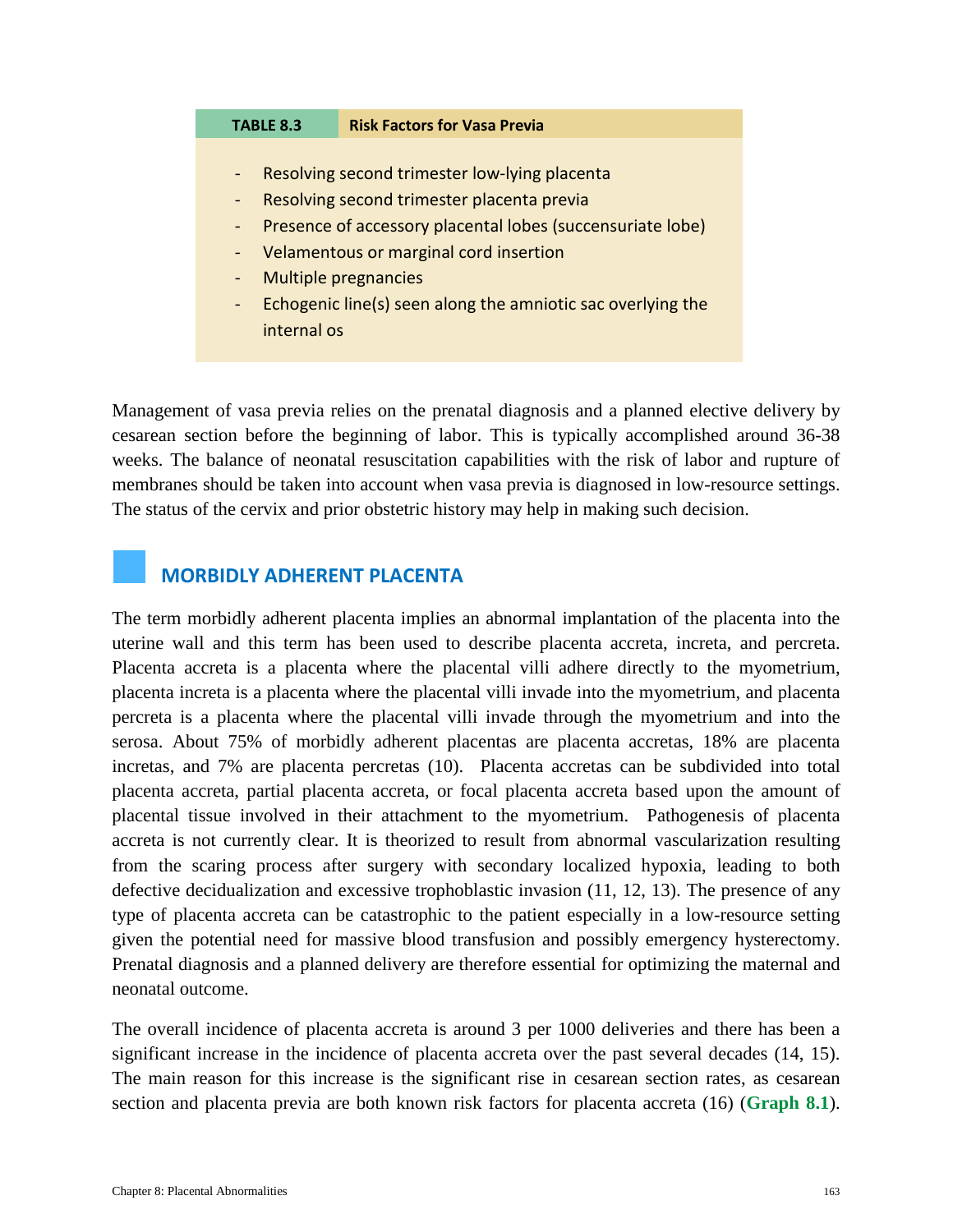For instance, a patient with three prior cesarean sections, the presence of a placenta previa is associated with a 40% risk for placenta accreta (16) (**Graph 8.1**). It is of note that this association is directly related to the presence of a placenta previa. In this same patient, the risk for the presence of a placenta accreta decreases to less than 1% if there is no placenta previa in the at risk pregnancy (16) (**Graph 8.1**). Assessing for the presence of placenta previa is therefore critical in pregnant women with prior cesarean sections. As the number of previous cesarean sections increase, the risk for placenta accreta increase substantially in the presence of a placenta previa. Other risk factors for placenta accreta are listed in **Table 8.5**.



**Graph 8.1**: Risk for placenta accreta in pregnancies with and without a placenta previa and prior cesarean deliveries. Note that the risk of placenta accreta increases significantly as the number of prior cesarean deliveries increases in the presence of a placenta previa on ultrasound. When a placenta previa is not noted on ultrasound, the risk for placenta accreta remains small  $\left($  < 1%), irrespective of the number of prior cesarean deliveries.

| <b>TABLE 8.5</b>                           | <b>Risk Factors for Placenta Accreta</b> |  |
|--------------------------------------------|------------------------------------------|--|
|                                            |                                          |  |
| Placenta previa and prior cesarean section |                                          |  |
| Advanced maternal age                      |                                          |  |
| ÷                                          | Multiparity                              |  |
|                                            | Prior uterine surgery                    |  |
|                                            | Prior uterine irradiation                |  |
|                                            | <b>Endometrial ablation</b>              |  |
| ÷                                          | Asherman's syndrome                      |  |
| $\overline{\phantom{0}}$                   | Leiomyomas                               |  |
|                                            | Uterine anomalies                        |  |
| ÷                                          | Hypertensive disorders in pregnancy      |  |
| <b>Smoking</b>                             |                                          |  |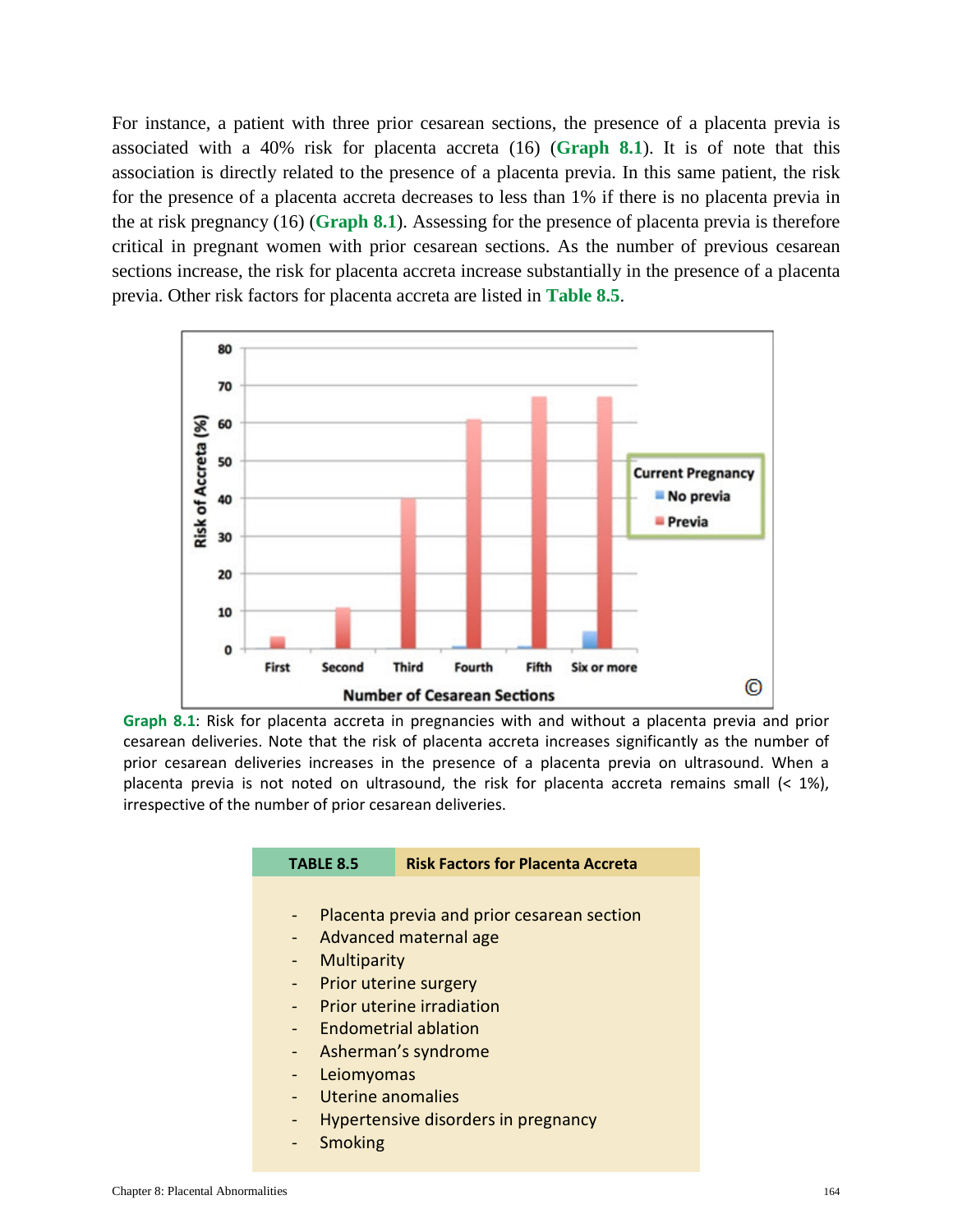# **SONOGRAPHIC FINDINGS OF PLACENTA ACCRETA**

#### **First Trimester**

A gestational sac that is implanted in the lower urine segment increases the risk for placenta accreta in pregnancy (**Figure 8.13**) (17). Other sonographic findings correlating first trimester ultrasound with placenta accreta include multiple irregular vascular spaces within the placental bed (18) (**Figure 8.14**). Cesarean section scar implantation of the gestational sac is a different entity than a low gestational sac implantation and is used to describe implantation of a gestational sac within a cesarean section scar. Ultrasound findings of cesarean section scar implantation include a gestational sac imbedded into the cesarean section scar at the level of the internal cervical os, at the base of the bladder (**Figure 8.15**). If untreated, cesarean section scar implantation may lead to significant placental abnormalities such as placenta accreta, percreta and increta. A preferred treatment option for cesarean scar implantation includes injection of the gestational sac with methotrexate under direct ultrasound guidance (**Figure 8.16**).



**Figure 8.13**: Transvaginal ultrasound in the first trimester showing a gestational sac (labeled) implantation in the lower uterine segment. This pregnancy progressed to a placenta percreta. Modified with permission from the American Institute of Ultrasound in Medicine (18).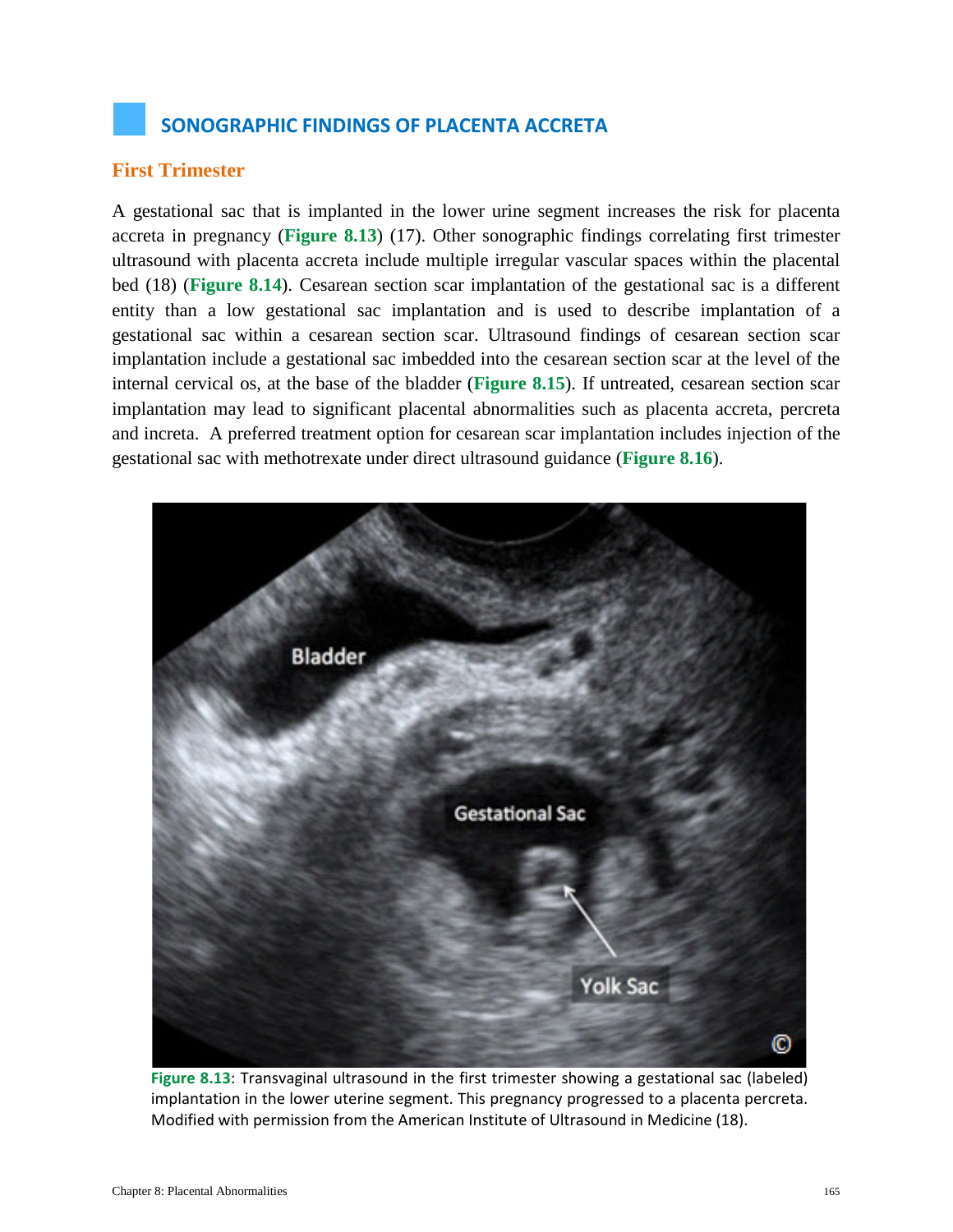

**Figure 8.14**: Transvaginal ultrasound in the first trimester in the same pregnancy as in figure 8.13. Note the presence of multiple irregular vascular spaces in and around the placenta (white circles). This pregnancy progressed to a placenta percreta. Modified with permission from the American Institute of Ultrasound in Medicine (18).



**Figure 8.15**: Transvaginal ultrasound of a cesarean section scar implantation of a gestational sac. Note that the gestational sac (GS) is imbedded into the cesarean section scar at the level of the internal cervical os (cervix). The yolk sac is labeled.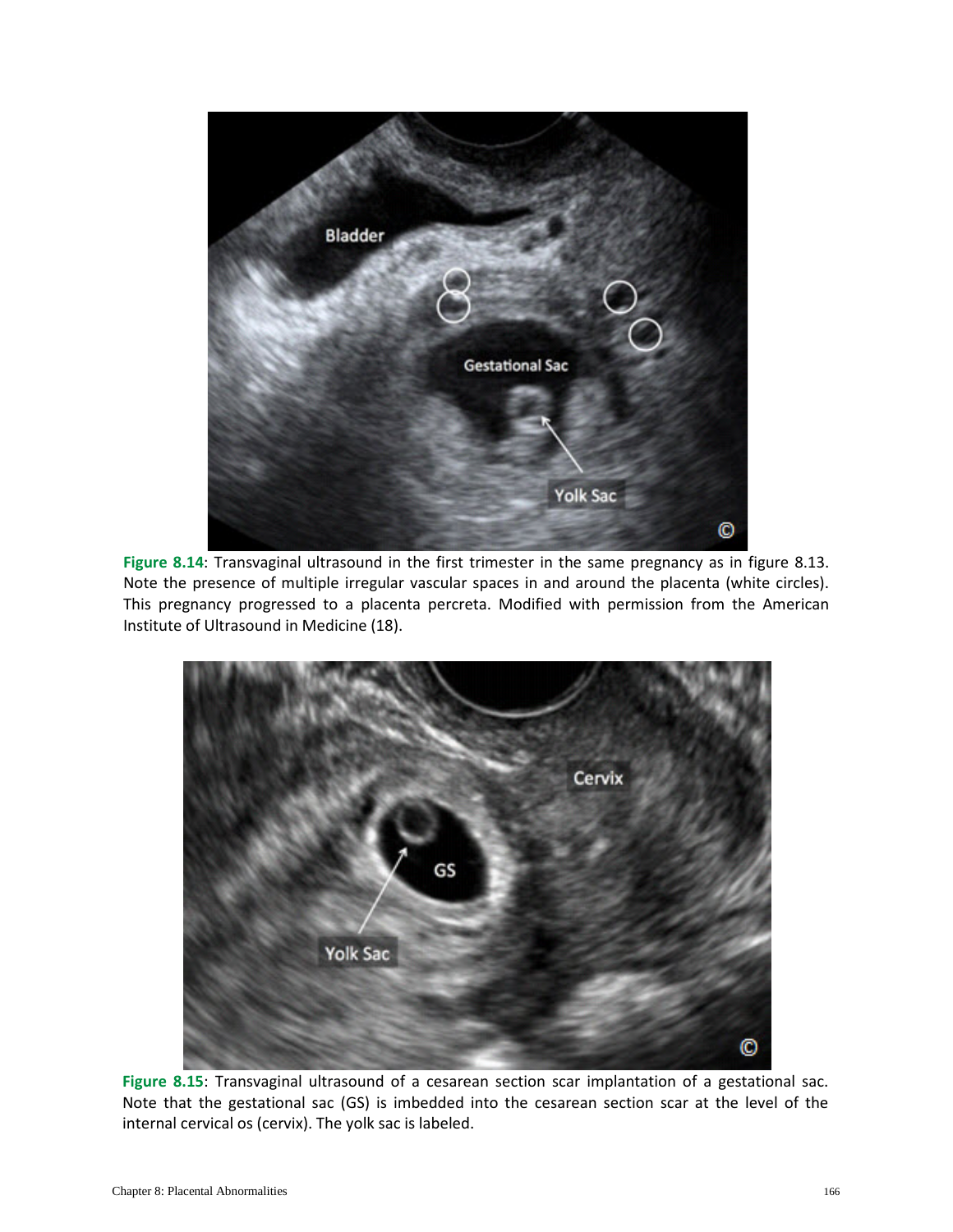

**Figure 8.16**: Transvaginal ultrasound of a cesarean section scar implantation of a gestational sac, 2 weeks following treatment with direct methotrexate injection under ultrasound guidance (same pregnancy as in figure 8.15). Note that the gestational sac (GS) has collapsed and a small blood clot (labeled) is noted in the cervical canal (cervix).

### **Second and Third Trimester**

Multiple vascular lacunae within the placenta in the second trimester have been correlated with a high sensitivity (80-90%) and a low false positive rate for placenta accreta (19) (**Figure 8.17**). Placental lacunae in the second trimester appear to have the highest sensitivity and positive predictive value of other markers for placenta accreta (19). There are multiple sonographic markers that have been described in the late second and third trimester for placenta accreta. Loss of the normal hypoechoic retroplacental zone, also referred to as loss of the clear space between the placenta and the uterus, is one of those markers (20, 21) (**Figure 8.18 A and B**). This sonographic finding (loss of normal hypoechoic retroplacental zone) tends to have high false positive rate and should not be used alone as it is angle dependent and can be absent in normal anterior placentas (20 - 23).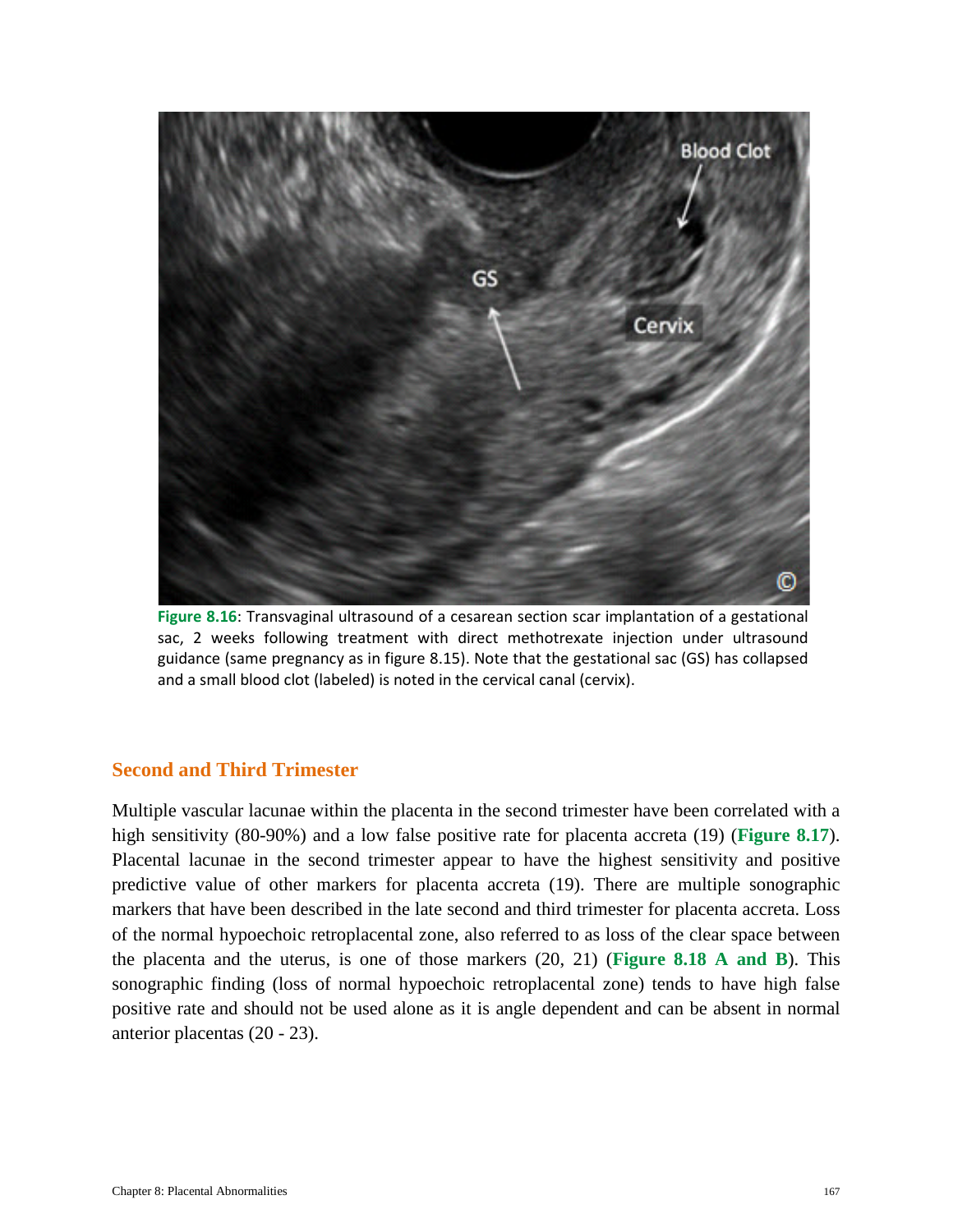

**Figure 8.17**: Transabdominal ultrasound at 18 weeks with color Doppler showing a placenta accreta. Note the presence of multiple vascular lacunae within the placenta (white arrows). Color Doppler shows blood flow within the lacunae.



**Figure 8.18 A and B**: Transabdominal ultrasound showing a normal placenta in A with a normal hypoechoic retroplacental zone (arrows). Note the presence of a placenta accreta in B with loss of the normal hypoechoic retroplacental zone (arrows). The placenta in B also has multiple lacunae (small asterisks).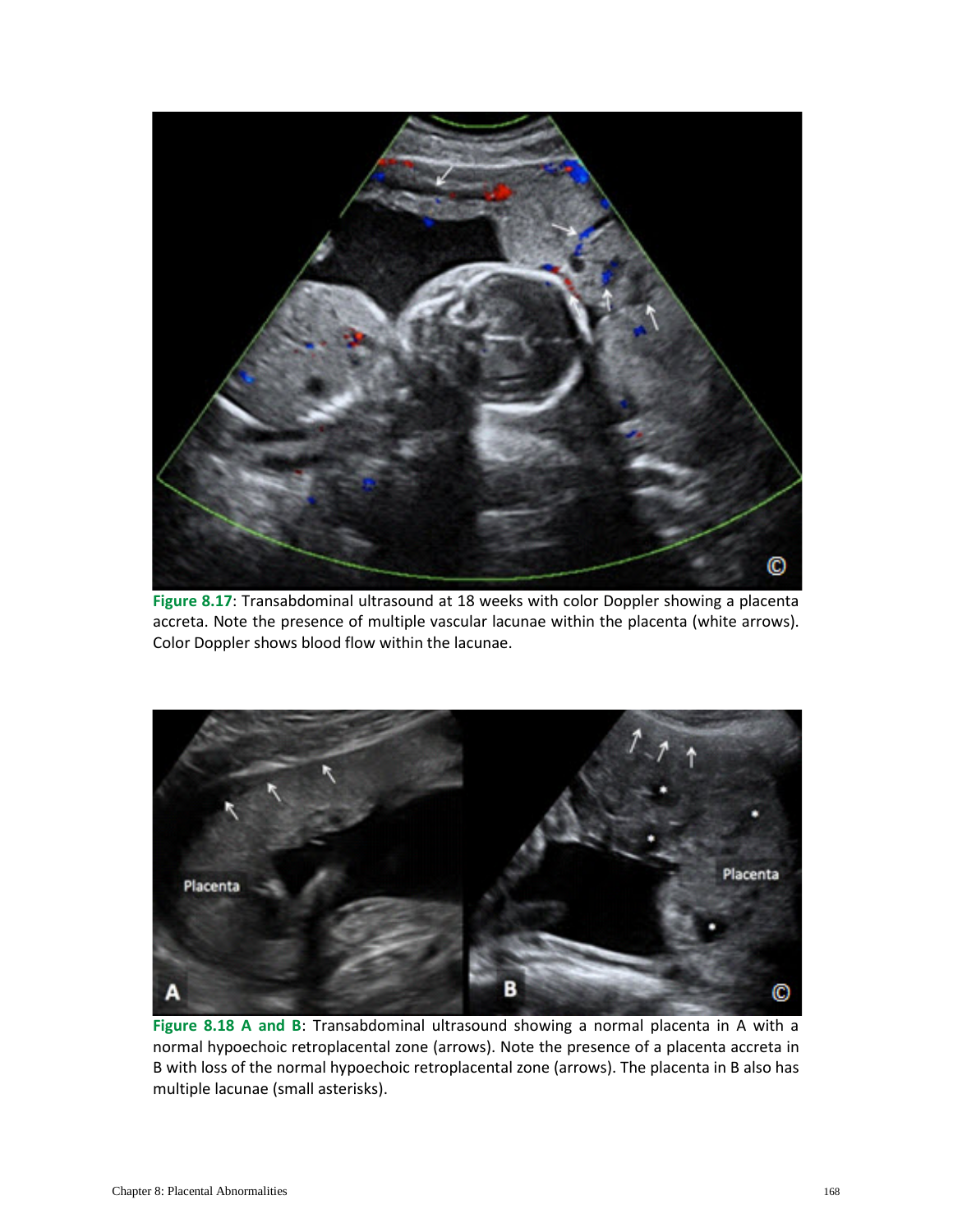The presence of multiple vascular lacunae within the placenta, or "swiss-cheese appearance", is one of the most important sonographic finding of placenta accreta in the third trimester (**Figure 8.19** and **8.20 A and B**). The pathogenesis of this finding is probably related to placental tissue alterations resulting from long-term exposure to pulsatile blood flow (24, 25). The presence of multiple lacunaes, especially four or more has been correlated with a detection rate of 100% for placenta accreta. This marker also has low false positive rates, but it should be noted that placenta accretas have been reported with absent multiple vascular lacunaes.



**Figure 8.19**: Transabdominal ultrasound in the third trimester showing a placenta accreta (labeled as placenta). Note the presence of multiple placental lacunae (arrows).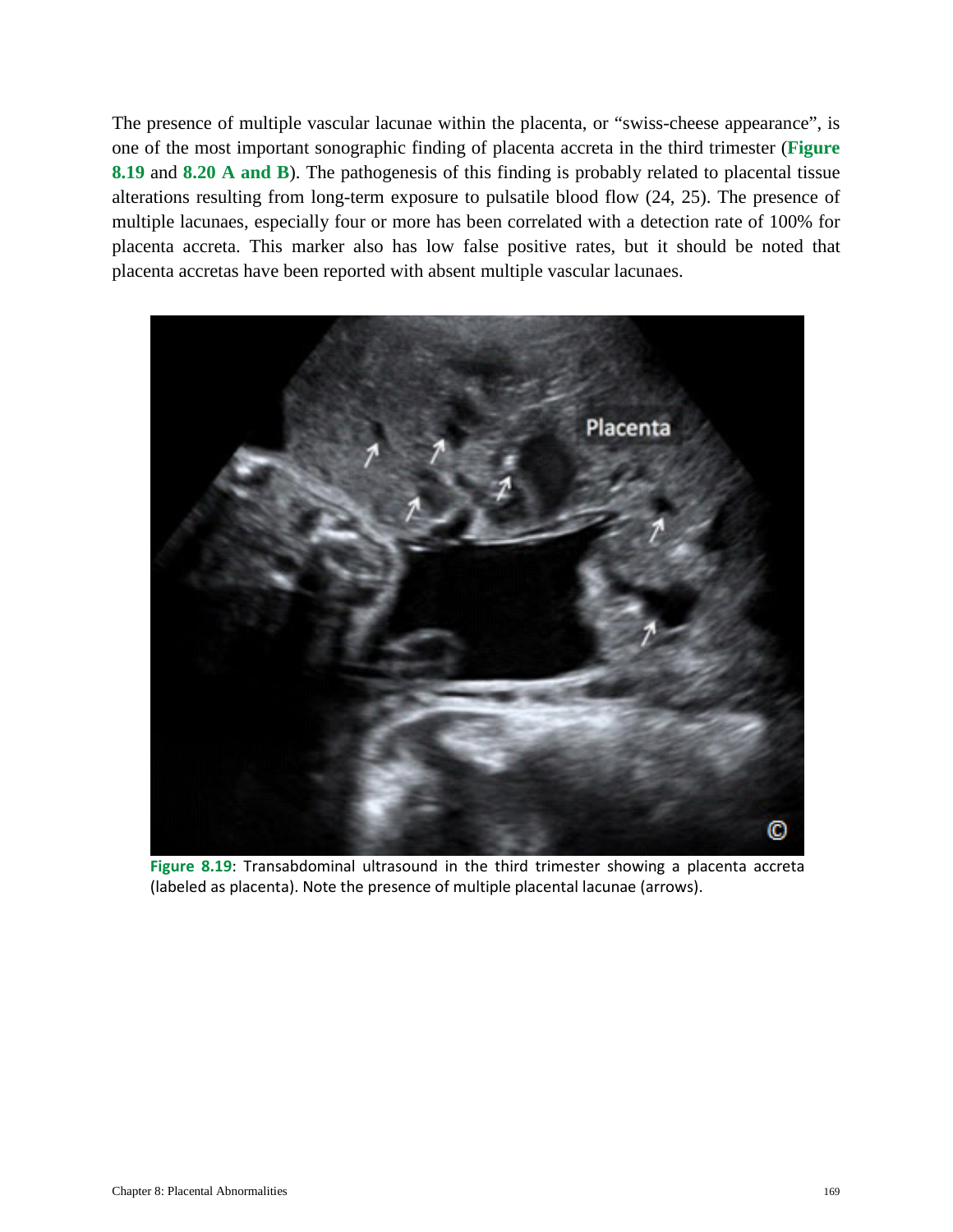

**Figure 8.20 A and B**: Transvaginal ultrasound in grey scale (A) and color Doppler (B) in a patient with placenta accreta. Note the presence of large placental lacunae (asterisk in A) and color Doppler showing extensive vascularity in B. Cervix and placenta are labeled.



**Figure 8.21 A and B**: Transvaginal ultrasound in grey scale (A) and color Doppler (B) in a pregnancy with an anterior placenta accreta with abnormalities of the uterine serosabladder interface line. Note the presence of abnormal vascularity in the posterior wall of the bladder (A and B - arrows). Placenta and bladder are labeled.

Another important marker in the third trimester includes abnormality of the uterine serosabladder interface. This includes interruption of the line, thickening of the line, irregularity of the line, or increase line vascularity on a color Doppler (26, 27) (**Figure 8.21 A and B**). The normal uterine serosa-bladder interface is a thin line that is smooth with no irregularities or vascular signals. Other sonographic findings include extension of the villi into the myometrium, serosa, or bladder, retroplacental myometrial thickness of less than one millimeter, and turbulent blood flow through the lacunae on Doppler ultrasonography.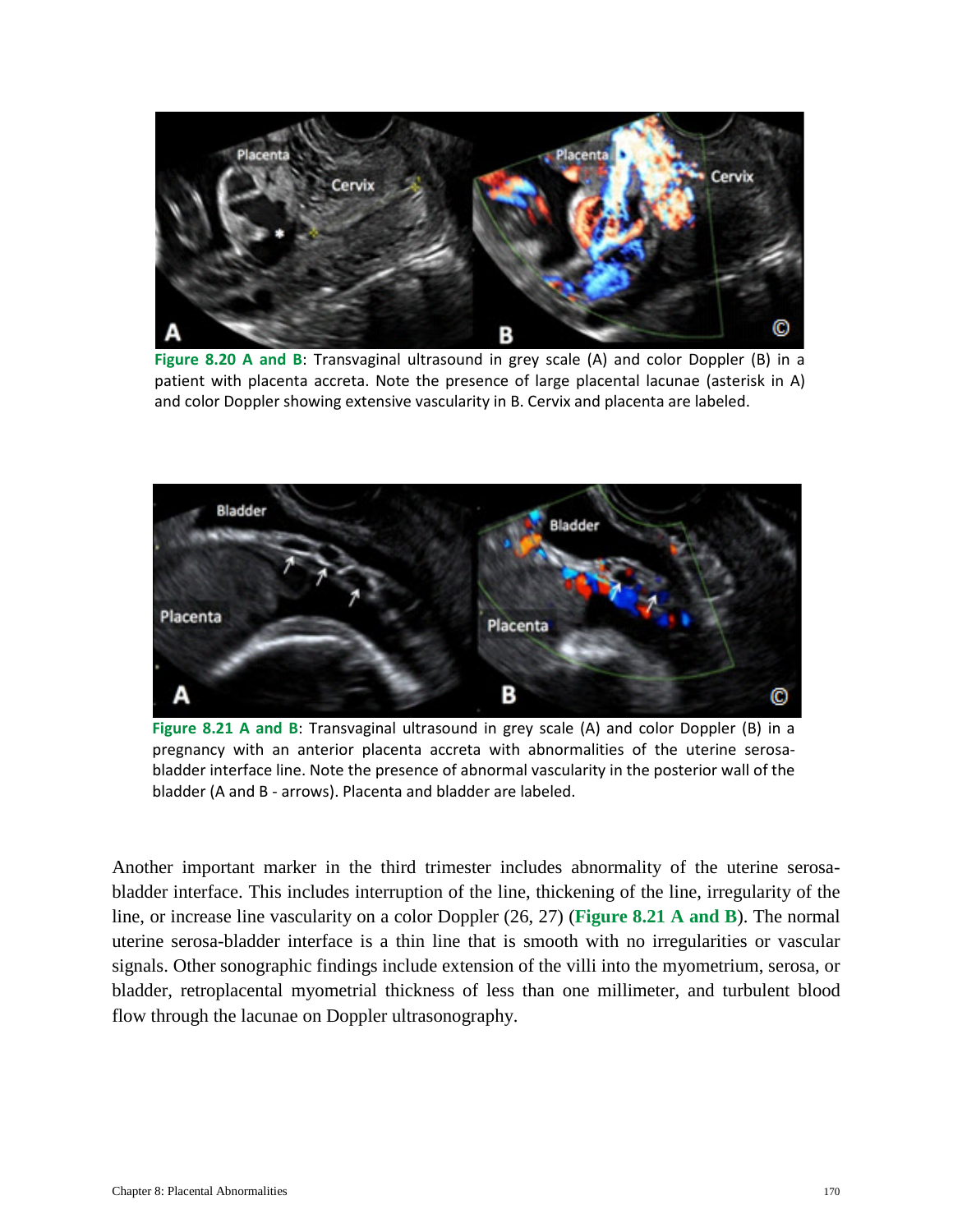Overall, grey scale ultrasonography is a good tool for the prenatal diagnosis of placenta accreta in women at risk for this abnormality. Its sensitivity has been reported in the range of 77-87% with a specificity of 96-98%, a positive predictive value of 65-93% and a negative predictive value of 98%. It should be the primary tool for the diagnosis of placenta accreta and should be used exclusively in the great majority of cases. **Table 8.6** lists the diagnostic ultrasound findings in placenta accreta.

| <b>TABLE 8.6</b>         | <b>Ultrasound Diagnostic Findings in Placenta Accreta</b>     |  |  |
|--------------------------|---------------------------------------------------------------|--|--|
|                          |                                                               |  |  |
| $\equiv$                 | Gestational sac implanted in the lower uterine segment        |  |  |
| -                        | Cesarean section scar implantation                            |  |  |
| -                        | Multiple vascular lacunaes in the second trimester            |  |  |
|                          | Loss of normal hypoechoic retroplacental zone                 |  |  |
| $\blacksquare$           | Multiple vascular lacunaes in the third trimester             |  |  |
| ◆                        | Abnormality in uterine-serosa-bladder interface               |  |  |
| $\blacksquare$           | Retroplacental myometrial thickness of less than 1 millimeter |  |  |
| -                        | Turbulent blood flow on color Doppler through the lacunae     |  |  |
| $\overline{\phantom{a}}$ | Extension of villi into myometrium, serosa or bladder         |  |  |

## **MRI FINDINGS IN PLACENTA ACCRETA**

Although this represents an electronic book on obstetric and gynecologic ultrasound, we added this section on MRI findings in placenta accreta for completeness sake and to highlight the value of ultrasound as the primary modality for the diagnosis of placenta accreta. MRI findings that are suggestive of placenta accreta include the presence of uterine bulging, heterogeneous signal intensity within the placenta, dark intra-placental bands on T2-weighted images, abnormal placental vascularity, focal interruptions in the myometrial wall, tenting of the bladder, and direct visualization of the invasion of nearby organs (26, 28, 29). MRI should be reserved for cases in which ultrasound is non-diagnostic such as in obese patients with a posterior placenta. When ultrasound or MRI is used concomitantly on the same patients, the findings of the most aggressive diagnosis should be used in guiding management (30). The authors believe that transvaginal ultrasound is the optimum imaging modality for the assessment of placenta accreta and should be used exclusively in most cases.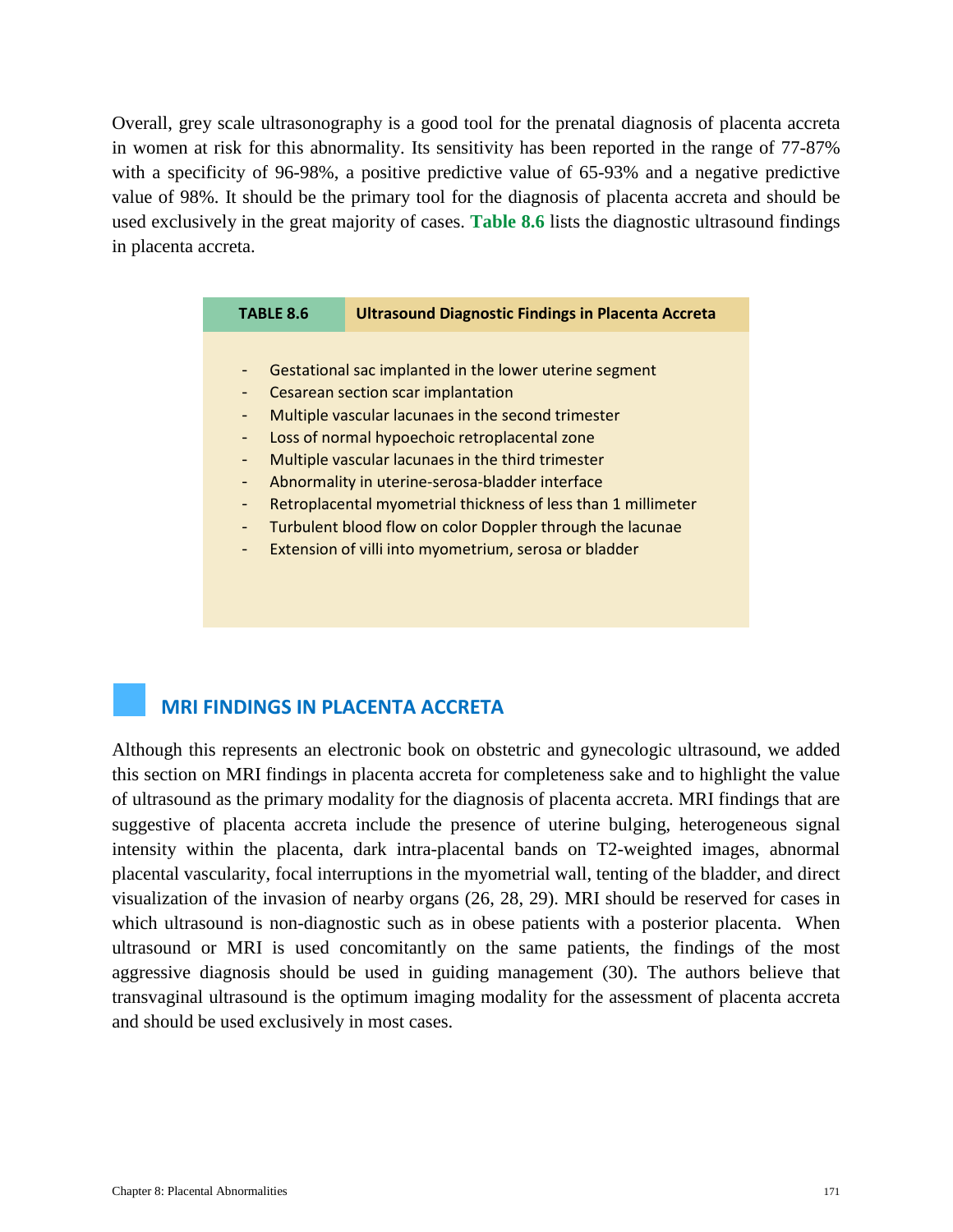# **COMPLICATIONS OF PLACENTA ACCRETA**

Complications of placenta accreta are many and include damage to local organs, postoperative bleeding, amniotic fluid embolism, consumptive coagulopathy, transfusion-related complications, acute respiratory distress syndrome, postoperative thromboembolism, infectious morbidities, multi-system organ failure, and maternal death (31). Genital ureteral complications are common and include cystotomy in about 15% of cases and ureteral injury in about 2% of cases (16).

## **MANAGEMENT OF PLACENTA ACCRETA**

Successful management of placenta accreta is dependent on its recognition prenatally and a planned delivery with the best available resources. When resources are limited such as in a lowresource (outreach) setting, the authors recommend the following management steps, which may help to optimize outcome of the mother and the newborn:

- 1) Ensure availability of blood ahead of scheduled surgery. The blood should be immediately available for transfusion in the operating room
- 2) Plan your surgery with a multidisciplinary team approach, even in low-resource settings. Ensure your best nursing team, anesthesiologist, surgeons and allied health care team are involved in the management of the patient.
- 3) Obtain consent for hysterectomy prior to initiating surgery.
- 4) Studies have shown that the optimum time for a planned delivery for a patient with placenta accreta is around 34-35 weeks following a course of corticosteroid injection (30). This optimizes outcome for the mother as 93% of patients with placenta accreta report hemorrhage after 35 weeks and this planned delivery has been shown to result in shorter operating room times, lower frequency of transfusions, and lower intensive care unit admission (31, 32). This decision needs to be balanced with the nursery capability in the low-resource settings as the risk-benefit analysis may shift based upon the newborn outcome.
- 5) Most favor general anesthesia as the anesthesia method of choice and preparation should include large bore intravenous access with central lines, compression stockings, padding and positioning to prevent nerve injury, and avoidance of hypothermia (33, 34).
- 6) Map the placental localization using ultrasound and plan the uterine incision to avoid entry through the placenta if possible. Use ultrasound intra-operatively directly on the uterus if needed. You can protect the abdominal probe with a sterile glove, use sterile gel on the uterus, (peritoneal fluid usually suffice), and scan the uterus directly to localize the placental upper edge and incise the uterus in such a way to avoid entry through the placenta. This will minimize bleeding while delivering the newborn and assessing for the next step.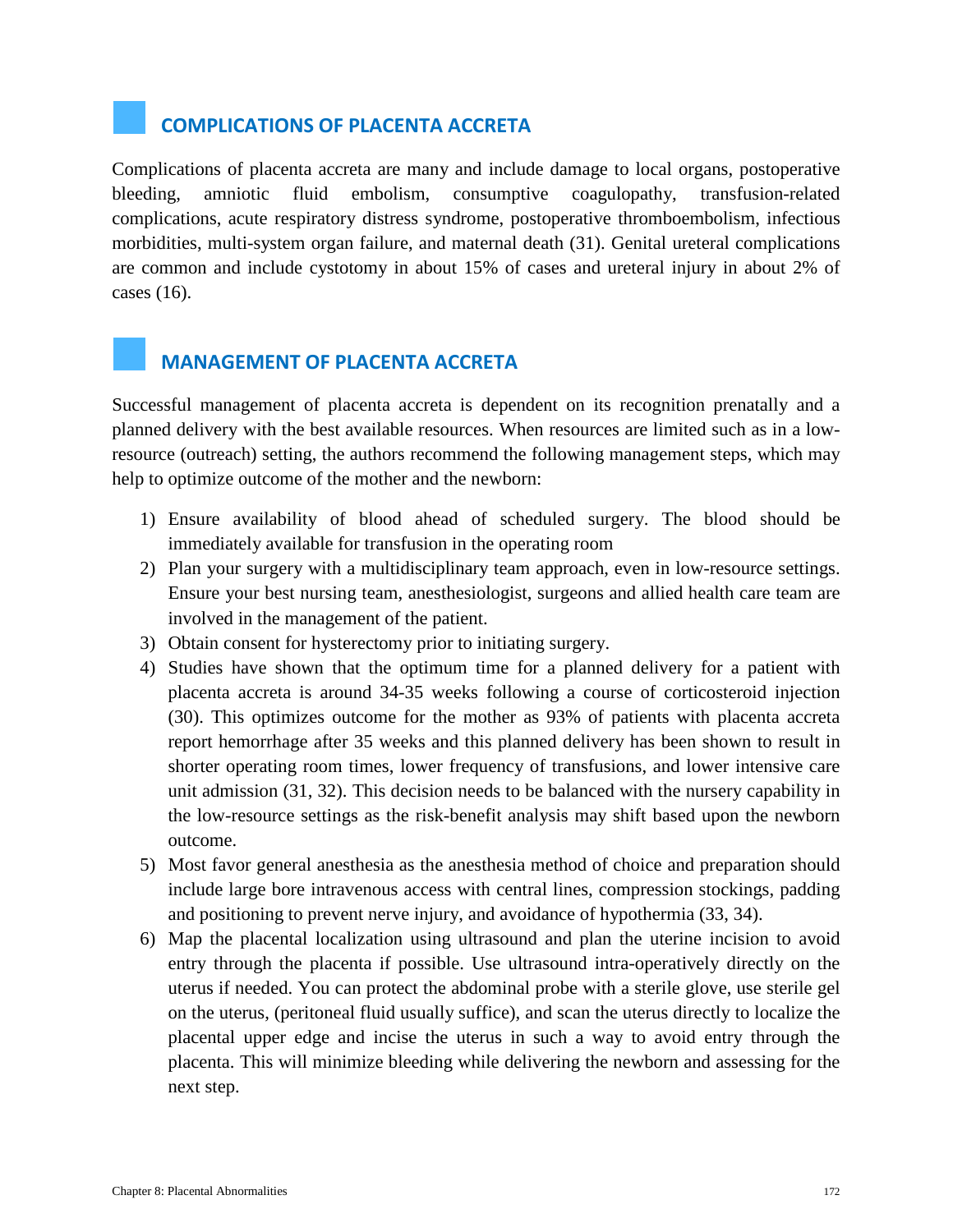- 7) If a decision is made to proceed with a hysterectomy, consider supra-cervical hysterectomy as an option. It requires less operative time and is associated with less bleeding. Proceed with cesarean hysterectomy while keeping the placenta attached. On occasions however, a supra-cervical hysterectomy may not control bleeding and a complete hysterectomy is needed.
- 8) Conservative management of placenta accreta has been reported. In a series reporting on conservative management of placenta accreta in 167 pregnancies where the placenta was left attached in the uterine cavity after delivery of the newborn, successful conservative management of such cases was achieved in 78 % with spontaneous resorption of the placenta in 75 % of pregnancies (35)*.* Severe maternal morbidity was noted in 6 % of cases (35). This approach should be employed with caution and in select cases where the risk of the hysterectomy is deemed higher than conservative management, especially where resources such as blood replacement or expert pelvic surgery is limited. Note that consideration for broad-spectrum antibiotic coverage, and close follow-up should be considered if conservative management is chosen.
- 9) The use of compression sutures, such as the B-Lynch suture may be helpful in tamponading bleeding and has been used in cases of placenta accreta (36). The physicians caring for pregnancies with placenta accreta should familiarize themselves with these compression sutures prior to the cesarean delivery.
- 10) If blood is available and there is a need for massive transfusion of patients with placenta accreta when a hysterectomy is preformed, it is recommend that a balanced ratio (1 to 1 or 2 to 1) of packed red blood cells to fresh frozen plasma is achieved, as this approach has been shown to reduce morbidity and mortality. Careful monitoring of maternal electrolyte imbalance with massive transfusion should be undertaken.

The successful management of placenta accreta relies heavily on the prenatal diagnosis of this entity. It is thus critical to identify the at-risk pregnancy, recognize the diagnostic capabilities of ultrasound, and carefully prepare for the surgical management by ensuring that the most skilled multidisciplinary team is available. It is through this approach that the outcome is optimized for the mother and newborn.

## **PLACENTAL ABRUPTION**

Placental abruption is defined by the presence of bleeding behind or within the placenta. The bleeding may track behind the membranes. The incidence of placental abruption is estimated around 0.5-1% (37), and the clinical presentation is that of painful bleeding with uterine contractions. Unlike placenta previa where the sensitivity for diagnosis by ultrasound is almost 100%, in placental abruption the sensitivity of ultrasound in visualizing hemorrhage is reported to be approximately 50% (38) and thus ultrasound cannot be relied upon for making such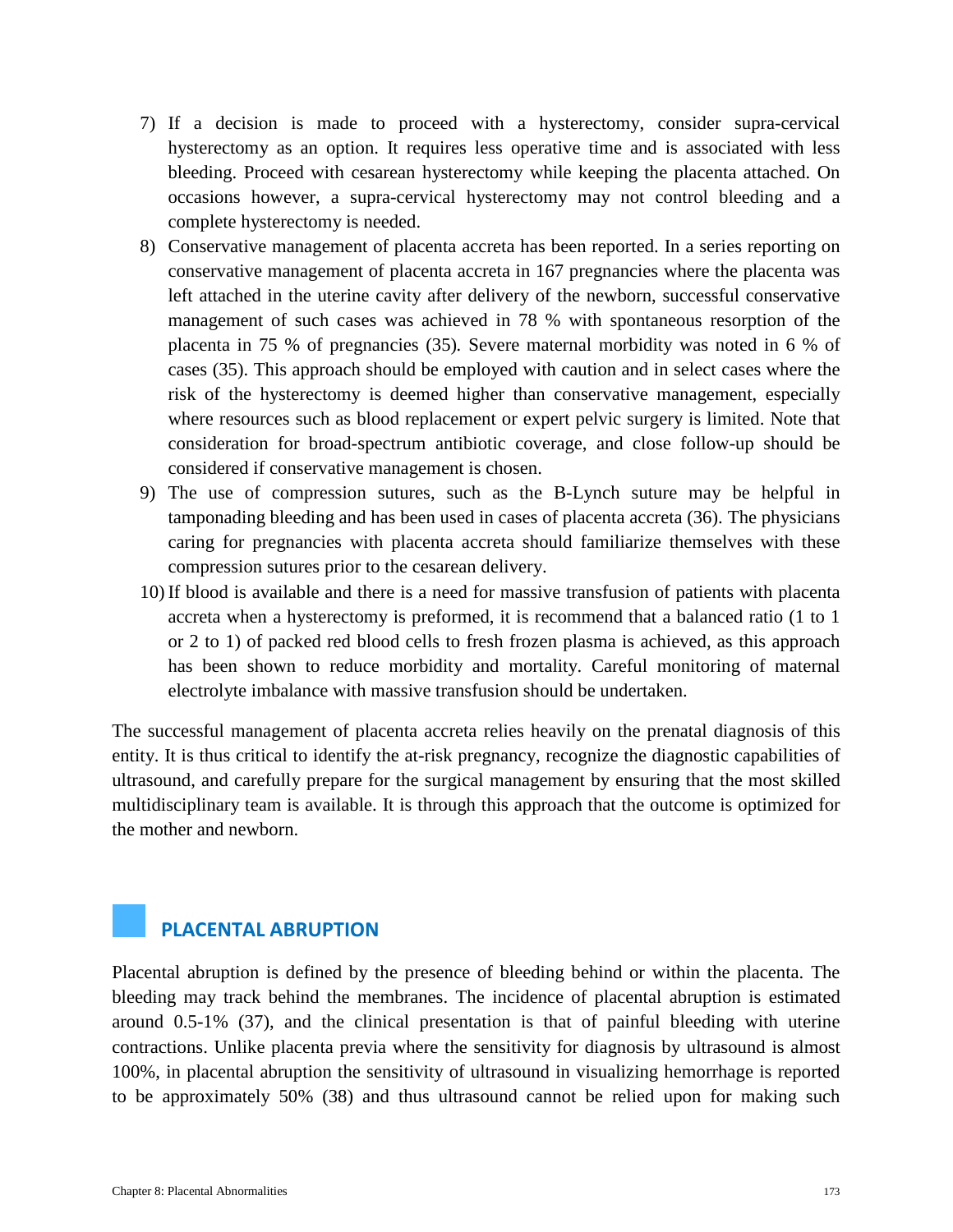diagnosis when patients are presenting with signs and symptoms suggestive of a placental abruption. Clinical judgment including history, physical exam, findings on the fetal monitor tracing (uterine contraction pattern) and laboratory evaluation should be relied upon primarily in making the diagnosis of abruption. Ultrasound assessment of the placenta is an adjunct test and may be helpful when a placental bleed is noted. A normal ultrasound examination does not ruleout a placental abruption.

Ultrasound findings in placental abruption will show a slightly hypoechoic mass either retroplacental or behind the membranes at the edge of the placenta that mimic an organized blood clot (**Figure 8.22**). Color Doppler will confirm the absence of capillary flow within the content of the blood clot on low velocity scale.



**Figure 8.22**: Transvaginal ultrasound of a pregnancy with a placental abruption. Note the presence of a blood clot (asterisk and arrows) behind the membranes and in front of cervix (labeled). Note that ultrasound can miss a placental abruption on many occasions – see text for details.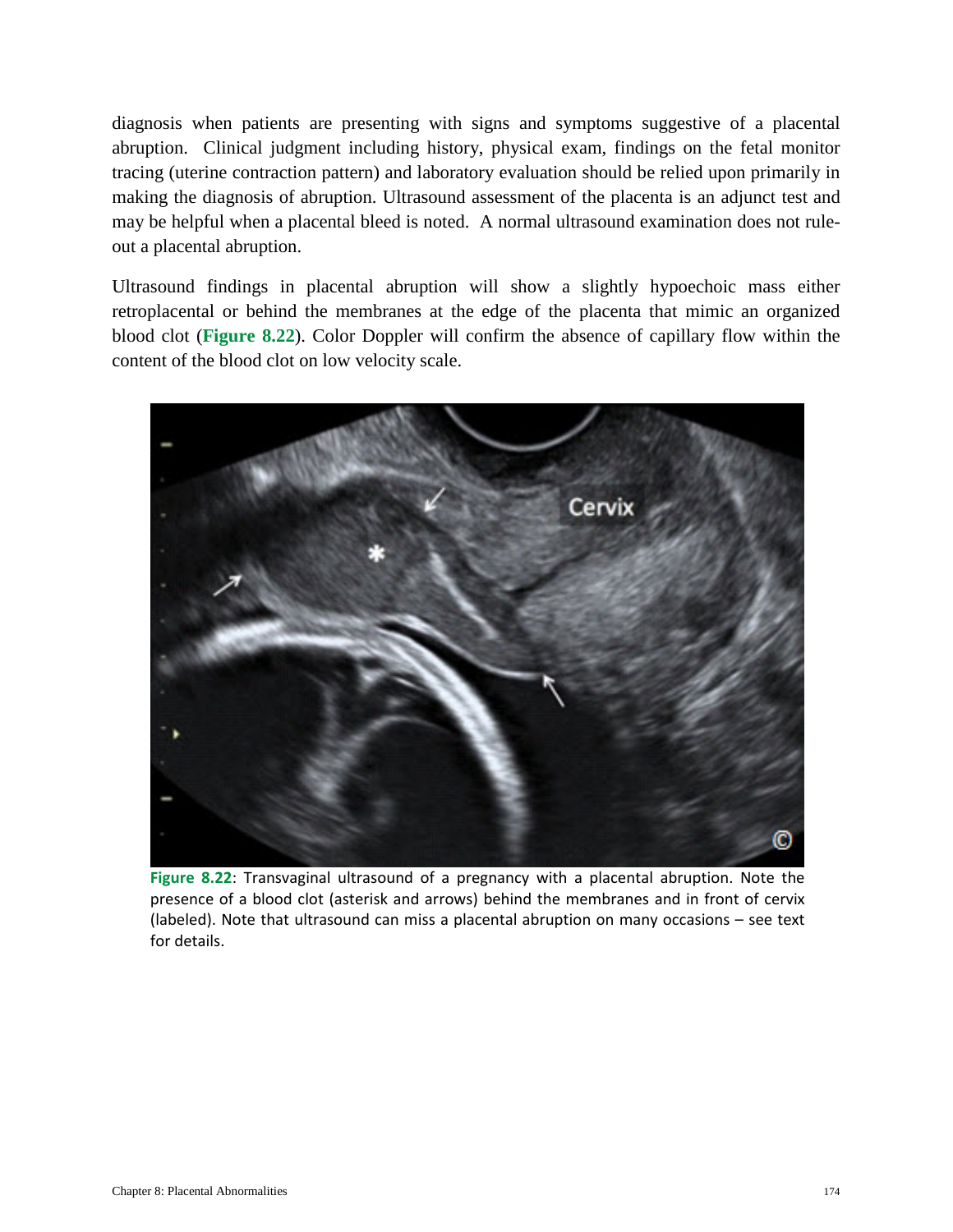#### **References:**

- 1) Jaffe R, Jauniaux E, Hustin J: Maternal circulation in the first trimester human placenta myth or reality? Am J Obstet Gynecol 176:695,1997.
- 2) Fox H: The development and structure of the placenta. In Fox H 9ed): Pathology of the Placenta,  $2<sup>nd</sup>$  ed. London, WB Saunders Co. Ltd., 1997, pp1-41.
- 3) Tonsong T, Boonyanurak P: Placental thickness in the first half of pregnancy. J Clin Ultrasound 32:231, 2004.
- 4) Iyasu S, Saftlas AK, Rowley DL, Koonin LM, Lawson HW, Atrash HK. The epidemiology of placenta previa in the United States, 1979 through 1987. Am J Obstet Gynecol 93; 168:1424–9.
- 5) Ananth CV, Wilcox AJ, Savitz DA, Bowes WA Jr., Luther ER. Effect of maternal age and parity on the risk of uteroplacental bleeding disorders in pregnancy. Obstet Gynecol 1996;88:511–6.
- 6) Reddy UM, Abuhamad AZ, Levine D, Saade GR. Fetal Imaging Executive Summary of a Joint Eunice Kennedy Shriver National Institute of Child Health and Human Development, Society for Maternal-Fetal Medicine, American Institute of Ultrasound in Medicine, American College of Obstetricians and Gynecologists, American College of Radiology, Society for Pediatric Radiology, and Society of Radiologists in Ultrasound Fetal Imaging Workshop. J Ultrasound Med 2014; 33:745–757.
- 7) Timor-Tritsch IE, Yunis RA. Confirming the safety of transvaginal sonography in patients suspected of placenta previa. Obstet Gynecol 1993;81:742–4.
- 8) Oyelese KO, Turner M, Lees C, Campbell S. Vasa previa: an avoidable obstetric tragedy. Obstet Gynecol Surv 1999;54:138–45.
- 9) Francois K, Mayer S, Harris C, Perlow JH. Association of vasa previa at delivery with a history of second-trimester placenta previa. J Reprod Med 2003;48:771–4.
- 10) Miller, D., Chollet, J.A., Goodwin, T. M. (1997). Clinical risk factors for placenta previa–placenta accreta. *American Journal of Obstetrics and Gynecology, 177*(1): 210- 214.
- 11) Wehrum, M.J., Buhimschi, I.A., Salafia, C., Thung, S. Bahtiyar, M.O., and Werner, E.F., et al. (2011). Accreta complicating complete placenta previa is characterized by reduced systemic levels of vascular endothelial growth factor and by epithelial-to-mesenchymal transition of the invasive trophoblast. *American Journal of Obstetrics and Gynecology, 204*(5): e1-411.
- 12) Tantbirojn, P., Crum, C. P., Parast, M. M. (2008). Pathophysiology of placenta accreta: the roll of deciduas and extravillous trophoblast. *Placenta, 29*(7): 639-45.
- 13) Strickland, S. Richards, W. G. (1992). Invasion of the trophoblast. *Cell, 71*: 355-7.
- 14) Belfort, M.A. (2010). Placenta accreta. *American Journal of Obstetrics and Gynecology, 203*(5): 430-9
- 15) Hull,A.D., Resnik, R. (2010). Placenta Accreta and Postpartum Hemorrhage. *Clinical Obstetrics and Gynecology, 53*(1): 228-36.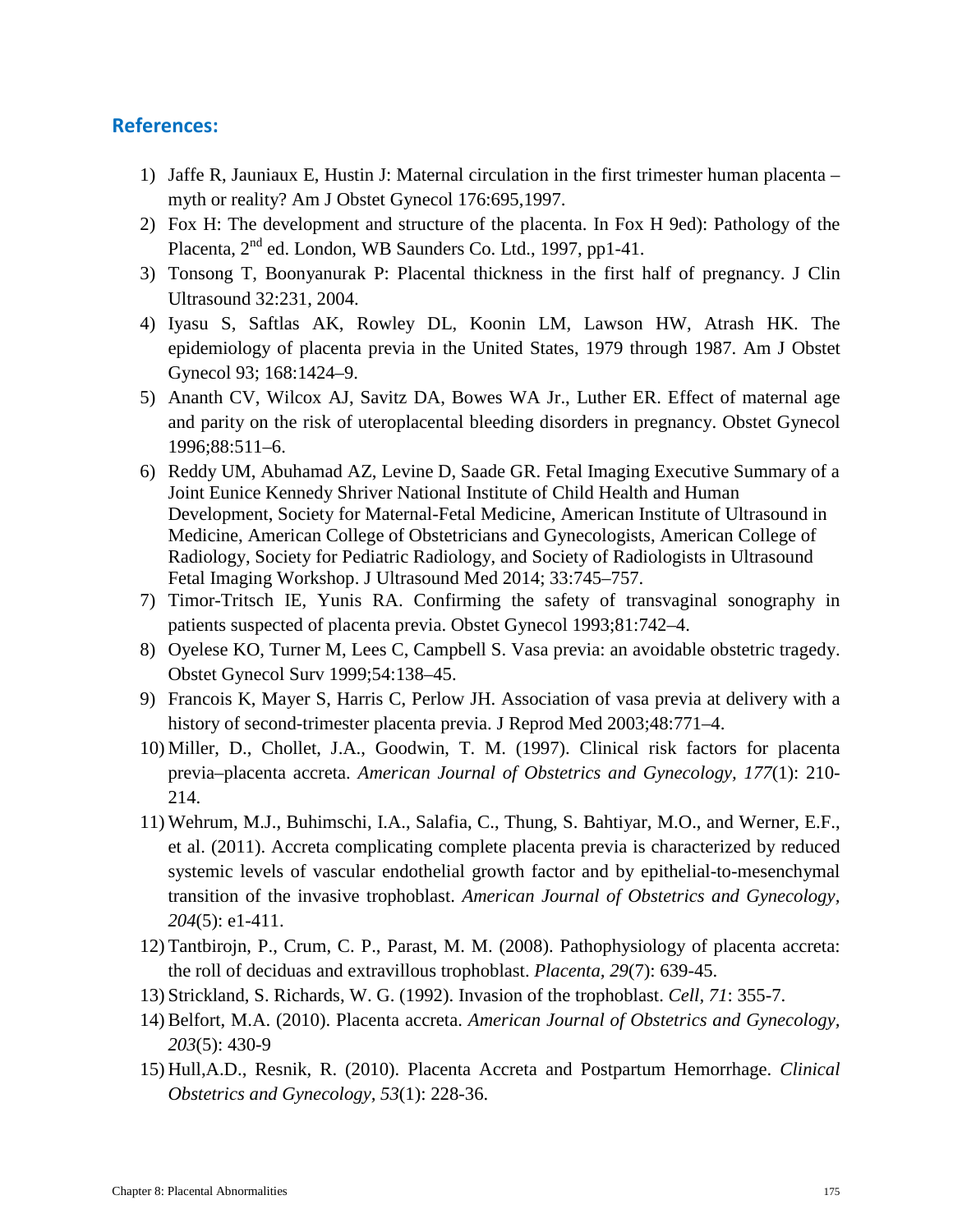- 16) Silver, R. M., Landon, M. B., Rouse, D. J., Leveno, K. J., Spong, C. Y., Thom, E. A., et al. (2006). Maternal Morbidity Associated With Multiple Repeat Cesarean Deliveries. *Obstetrics & Gynecology, 107*(6): 1226-32.
- 17) Comstock, C.H., Wesley, L., Vettraino, I.M., Bronsteen, R.A. (2003). The Early Sonographic Appearance of Placenta Accreta. *The Journal of Ultrasound in Medicine, 22*(1): 19-23.
- 18) Berkley EM, Abuhamad AZ (2013). Prenatal diagnosis of placenta accreta: Is sonography all we need? *The Journal of Ultrasound in Medicine, 32*: 1345.
- 19) Comstock, C.H., Love, J.J., Bronsteen, R.A., Lee, W., Vettraino, I.M., Huang,R.R. (2004). Sonographic detection of placenta accreta in the second and third trimesters of pregnancy. *American Journal of Obstetrics and Gynecology, 190*(4): 1135-40.
- 20) Gielchinsky, Y., Mankuta, D., Rojansky, N. ,Laufer, N., Gielchinsky, I., Ezra, Y. (2004). Perinatal Outcome of Pregnancies Complicated by Placenta Accreta. *Obstetrics & Gynecology, 104*(3): 527-30.
- 21) Hudon, L., Belfort, M. A., Broome, D. R. (1998). Diagnosis and Management of Placenta Percreta: A Review. *Obstetrical & Gynecological Survey, 53*(8): 509-17.
- 22) Finberg, H.J., Williams, J.W. (1992). Placenta accreta: prospective sonographic diagnosis in patients with placenta previa and prior cesarean section. *Journal of Ultrasound in Medicine, 11*(7): 333-43.
- 23) Royal College of Obstetricians and Gynaecologists (RCOG), (2011). Placenta praevia, placenta praevia accreta and vasa praevia: diagnosis and management. *Royal College of Obstetricians and Gynaecologists (RCOG)*; 26. (Green-top guideline; no. 27).
- 24) Hull, A.D., Salerno, C.C., Saenz, C.C., Pretorius, D.H. (1999). Three-Dimensional Ultrasonography and Diagnosis of Placenta Percreta with Bladder Involvement. *Journal of Ultrasound in Medicine, 18*(12): 856-6.
- 25) Baughman, W.C., Corteville, J.E., Shah, R.R. (2008). Placenta Accreta: Spectrum of US and MR Imaging Findings. Radiographics, 28(7): 1905-16.
- 26) Comstock, C.H. (2005). Antenatal diagnosis of placenta accreta: a review. *Ultrasound in Obstetrics and Gynecology, 26*(1): 89-96.
- 27) Warshak, C. R., Eskander, R., Hull, A. D., Scioscia, A. L., Mattrey, R. F., Benirschke, K., et al. (2006). Accuracy of Ultrasonography and Magnetic Resonance Imaging in the Diagnosis of Placenta Accreta. *Obstetrics & Gynecology, 108*(3): 573-81.
- 28) Lax, A., Prince, M. R., Mennitt, K. W., Schweback, J. R., Budorick, N. E. (2007). The value of specific MRI features in the evaluation of suspected placental invasion. *Magnetic Resonance Imaging, 25*(1): 87-93.
- 29) Derman, A. Y., Nikac, V., Haberman, S., Zelenko, N., Opsha, O., Flyer, M. (2011). MRI of Placenta Accreta: A New Imaging Perspective. *American Journal of Roentgenology, 197*(6): 1514-21.